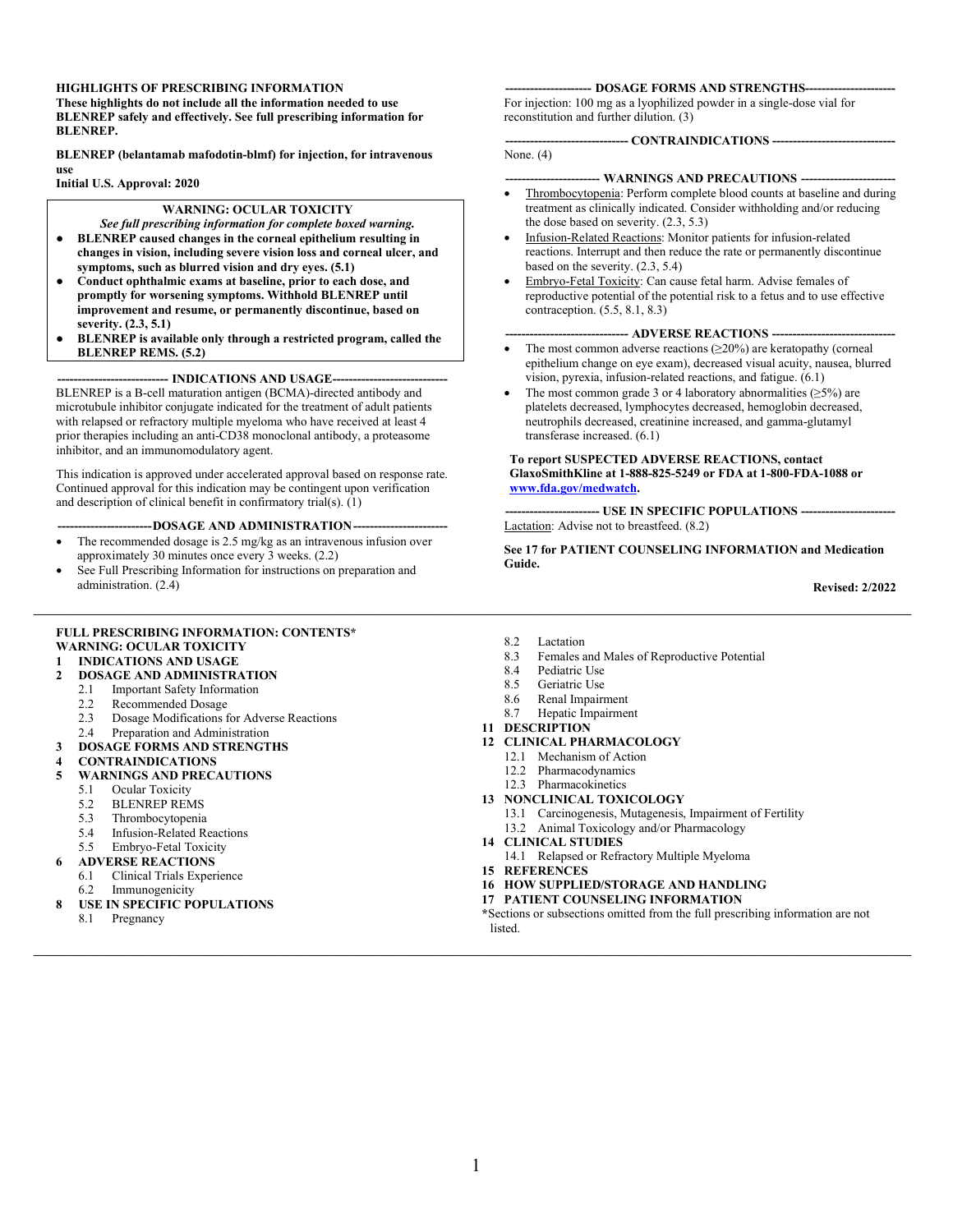# <span id="page-1-0"></span>**FULL PRESCRIBING INFORMATION**

# **WARNING: OCULAR TOXICITY**

**BLENREP caused changes in the corneal epithelium resulting in changes in vision, including severe vision loss and corneal ulcer, and symptoms, such as blurred vision and dry eyes** *[see Warnings and Precautions (5.1)]***.**

**Conduct ophthalmic exams at baseline, prior to each dose, and promptly for worsening symptoms. Withhold BLENREP until improvement and resume, or permanently discontinue, based on severity** *[see Dosage and Administration (2.3), Warnings and Precautions (5.1)]***.**

**Because of the risk of ocular toxicity, BLENREP is available only through a restricted program under a Risk Evaluation and Mitigation Strategy (REMS) called the BLENREP REMS** *[see Warnings and Precautions (5.2)]***.**

# <span id="page-1-1"></span>**1 INDICATIONS AND USAGE**

BLENREP is indicated for the treatment of adults with relapsed or refractory multiple myeloma who have received at least 4 prior therapies, including an anti-CD38 monoclonal antibody, a proteasome inhibitor, and an immunomodulatory agent.

This indication is approved under accelerated approval based on response rate *[see Clinical Studies (14)]*. Continued approval for this indication may be contingent upon verification and description of clinical benefit in a confirmatory trial(s).

# <span id="page-1-2"></span>**2 DOSAGE AND ADMINISTRATION**

## <span id="page-1-3"></span>**2.1 Important Safety Information**

Perform an ophthalmic exam prior to initiation of BLENREP and during treatment *[see Warnings and Precautions (5.1)]*.

Advise patients to use preservative-free lubricant eye drops and avoid contact lenses unless directed by an ophthalmologist *[see Warnings and Precautions (5.1)]*.

## <span id="page-1-4"></span>**2.2 Recommended Dosage**

The recommended dosage of BLENREP is 2.5 mg/kg of actual body weight given as an intravenous infusion over approximately 30 minutes once every 3 weeks until disease progression or unacceptable toxicity.

# <span id="page-1-5"></span>**2.3 Dosage Modifications for Adverse Reactions**

The recommended dose reduction for adverse reactions is:

• BLENREP 1.9 mg/kg intravenously once every 3 weeks.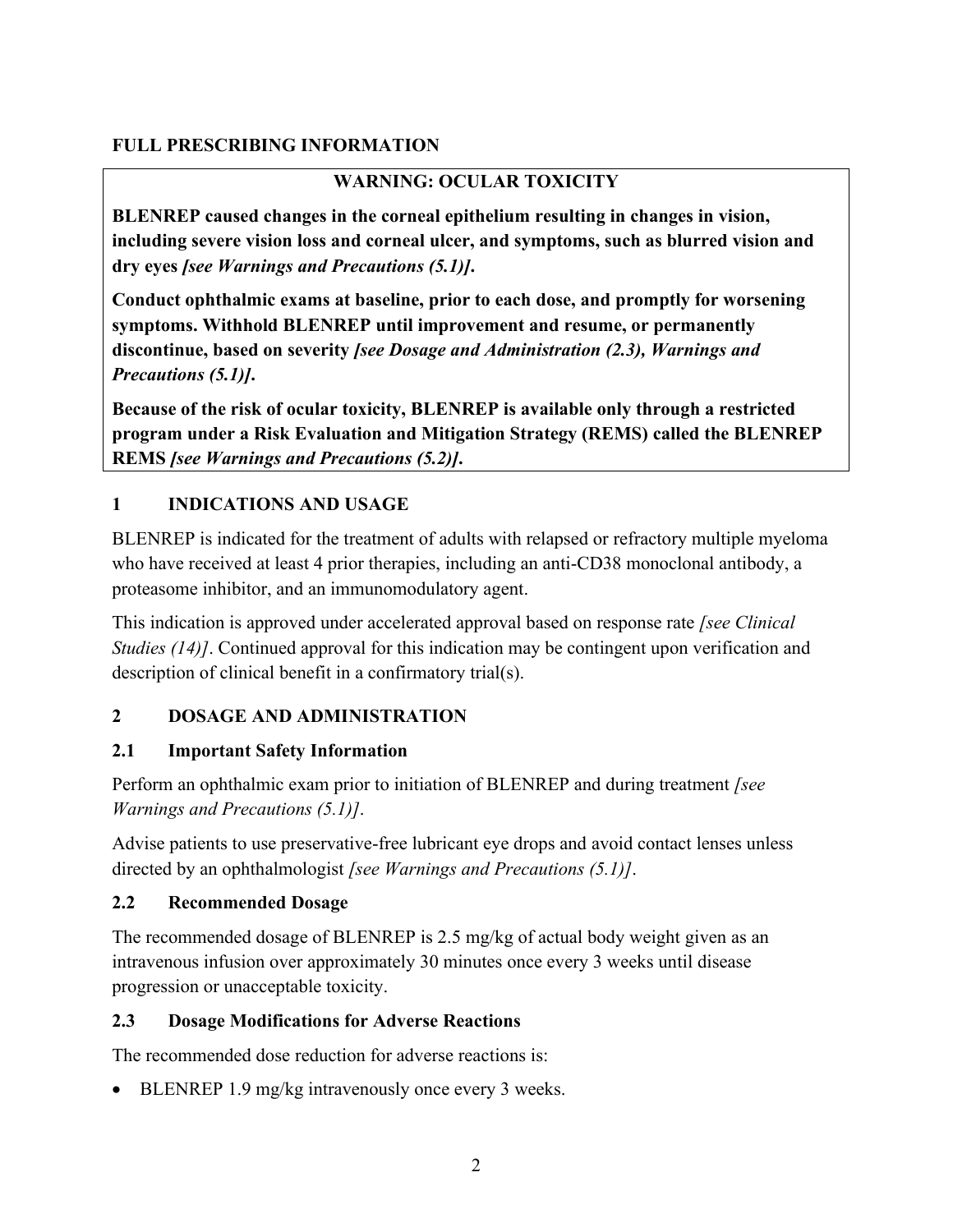Discontinue BLENREP in patients who are unable to tolerate a dose of 1.9 mg/kg (see Tables 1 and 2).

## Corneal Adverse Reactions

The recommended dosage modifications for corneal adverse reactions, based on both corneal examination findings and changes in best-corrected visual acuity (BCVA), are provided in Table 1 *[see Warnings and Precautions (5.1)]*. Determine the recommended dosage modification of BLENREP based on the worst finding in the worst affected eye. Worst finding should be based on either a corneal examination finding or a change in visual acuity per the Keratopathy and Visual Acuity (KVA) scale.

|         |                                                                                                                                                                                                                   | Recommended                                                                                                                                             |
|---------|-------------------------------------------------------------------------------------------------------------------------------------------------------------------------------------------------------------------|---------------------------------------------------------------------------------------------------------------------------------------------------------|
|         | <b>Corneal Adverse Reaction</b>                                                                                                                                                                                   | <b>Dosage Modifications</b>                                                                                                                             |
| Grade 1 | Corneal examination finding $(s)$ :                                                                                                                                                                               | Continue treatment at current                                                                                                                           |
|         | Mild superficial keratopathy <sup>a</sup>                                                                                                                                                                         | dose.                                                                                                                                                   |
|         | Change in $BCVA^b$ :                                                                                                                                                                                              |                                                                                                                                                         |
|         | Decline from baseline of 1 line on Snellen                                                                                                                                                                        |                                                                                                                                                         |
|         | Visual Acuity                                                                                                                                                                                                     |                                                                                                                                                         |
| Grade 2 | Corneal examination finding $(s)$ :                                                                                                                                                                               | Withhold BLENREP until                                                                                                                                  |
|         | Moderate superficial keratopathy <sup>c</sup>                                                                                                                                                                     | improvement in both corneal                                                                                                                             |
|         | Change in $BCVA^b$ :<br>Decline from baseline of 2 or 3 lines on<br>Snellen Visual Acuity and not worse than<br>20/200                                                                                            | examination findings and change<br>in BCVA to Grade 1 or better<br>and resume at same dose.                                                             |
| Grade 3 | Corneal examination finding $(s)$ :<br>Severe superficial keratopathy <sup>d</sup><br>Change in $BCVA^b$ :<br>Decline from baseline by more than 3 lines<br>on Snellen Visual Acuity and not worse<br>than 20/200 | Withhold BLENREP until<br>improvement in both corneal<br>examination findings and change<br>in BCVA to Grade 1 or better<br>and resume at reduced dose. |

## **Table 1. Dosage Modifications for Corneal Adverse Reactions per the KVA Scale**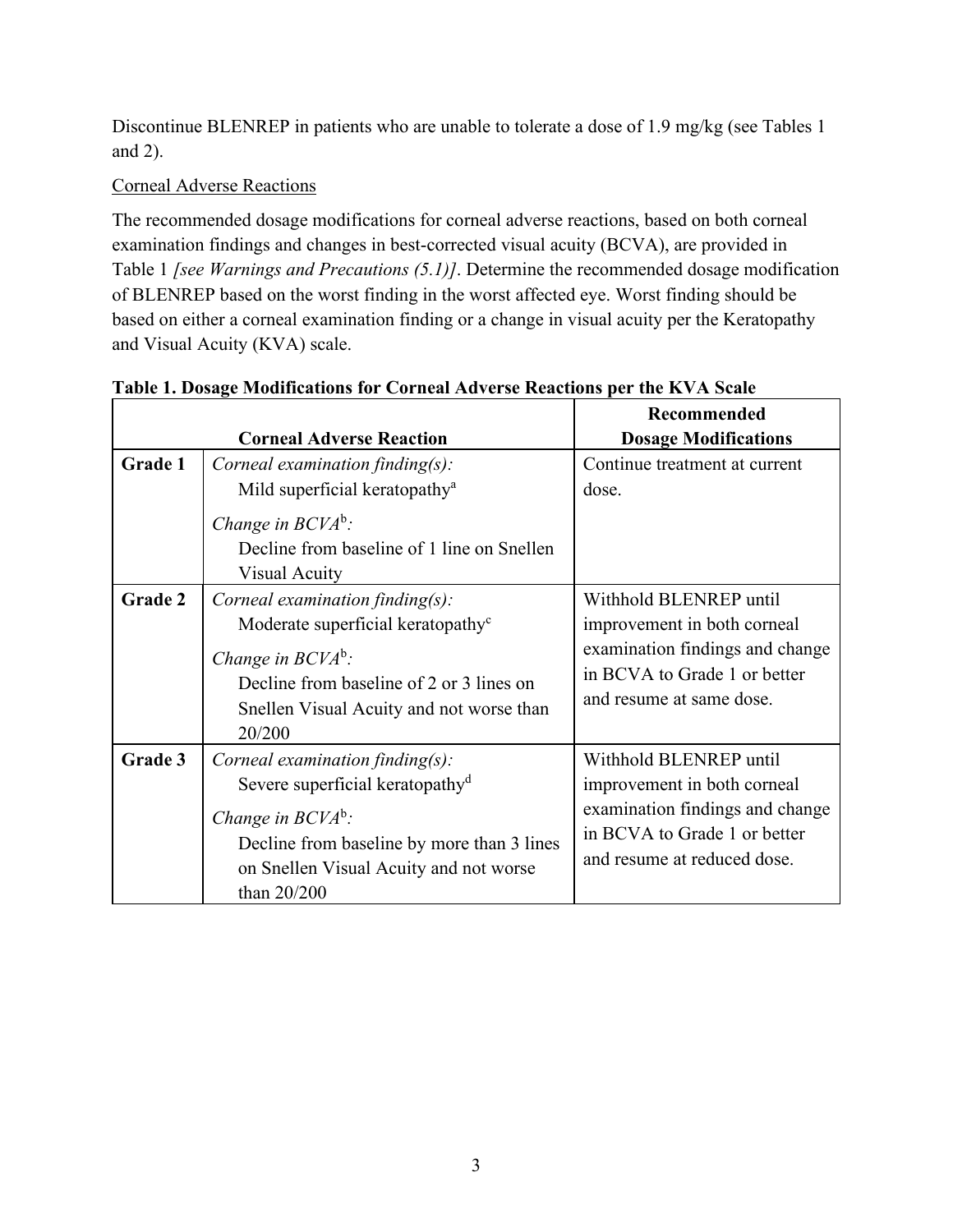| Grade 4 | Corneal examination finding $(s)$ :     | Consider permanent              |
|---------|-----------------------------------------|---------------------------------|
|         | Corneal epithelial defect <sup>e</sup>  | discontinuation of BLENREP. If  |
|         | Change in $BCVA^b$ :                    | continuing treatment, withhold  |
|         | Snellen Visual Acuity worse than 20/200 | BLENREP until improvement in    |
|         |                                         | both corneal examination        |
|         |                                         | findings and change in BCVA to  |
|         |                                         | Grade 1 or better and resume at |
|         |                                         | reduced dose.                   |

 $KVA =$ Keratophathy and Visual Acuity,  $BCVA =$  best corrected visual acuity

- <sup>a</sup> Mild superficial keratopathy (documented worsening from baseline), with or without symptoms.
- <sup>b</sup> Changes in visual acuity due to treatment-related corneal findings.
- <sup>c</sup> Moderate superficial keratopathy with or without patchy microcyst-like deposits, sub-epithelial haze (peripheral), or a new peripheral stromal opacity.
- <sup>d</sup> Severe superficial keratopathy with or without diffuse microcyst-like deposits, sub-epithelial haze (central), or a new central stromal opacity.
- <sup>e</sup> Corneal epithelial defect such as corneal ulcers.

# Other Adverse Reactions

The recommended dosage modifications for other adverse reactions are provided in Table 2.

|  | <b>Table 2. Dosage Modifications for Other Adverse Reactions</b> |  |  |
|--|------------------------------------------------------------------|--|--|
|  |                                                                  |  |  |

| <b>Adverse Reaction</b> | <b>Severity</b>          | <b>Recommended Dosage Modifications</b>       |
|-------------------------|--------------------------|-----------------------------------------------|
| Thrombocytopenia        | Platelet count 25,000 to | Consider withholding BLENREP and/or           |
| <i>see Warnings and</i> | less than $50,000$ /mcL  | reducing the dose of BLENREP.                 |
| Precautions (5.3)]      | Platelet count less than | Withhold BLENREP until platelet count         |
|                         | $25,000$ /mcL            | improves to Grade 3 or better. Consider       |
|                         |                          | resuming at a reduced dose.                   |
| Infusion-related        | Grade 2 (moderate) or    | Interrupt infusion and provide supportive     |
| reactions               | Grade 3 (severe)         | care. Once symptoms resolve, resume at        |
| <i>see Warnings and</i> |                          | lower infusion rate; reduce the infusion rate |
| Precautions (5.4)]      |                          | by at least $50\%$ .                          |
|                         | Grade 4 (life-           | Permanently discontinue BLENREP and           |
|                         | threatening)             | provide emergency care.                       |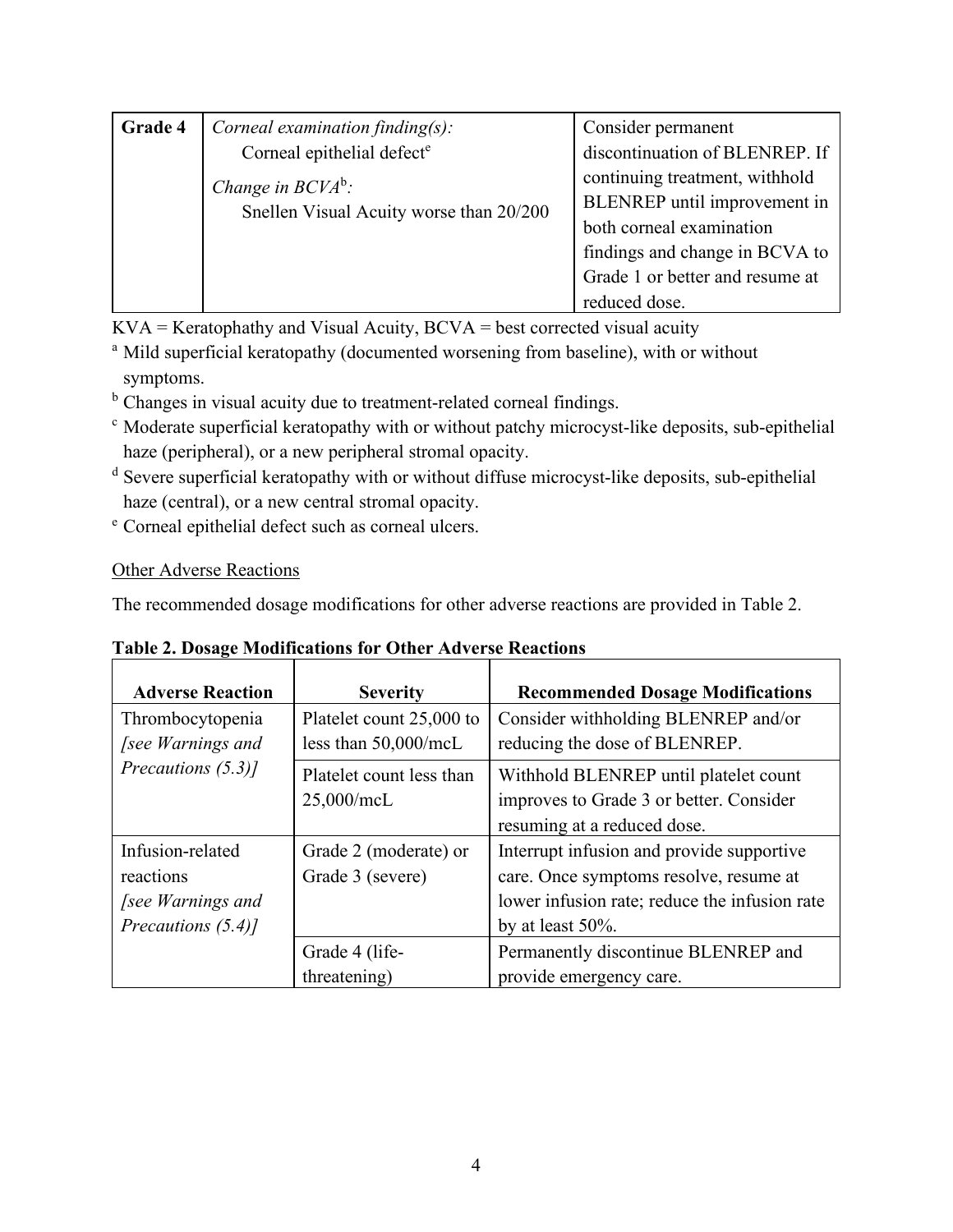| Other Adverse            | Grade 3 | Withhold BLENREP until improvement to     |
|--------------------------|---------|-------------------------------------------|
| Reactions [see           |         | Grade 1 or better. Consider resuming at a |
| <b>Adverse Reactions</b> |         | reduced dose.                             |
| (6.1)                    | Grade 4 | Consider permanent discontinuation of     |
|                          |         | BLENREP. If continuing treatment,         |
|                          |         | withhold BLENREP until improvement to     |
|                          |         | Grade 1 or better and resume at reduced   |
|                          |         | dose.                                     |

# <span id="page-4-0"></span>**2.4 Preparation and Administration**

BLENREP is a hazardous drug. Follow applicable special handling and disposal procedures.<sup>1</sup>

Calculate the dose (mg), total volume (mL) of solution required, and the number of vials of BLENREP needed based on the patient's actual body weight. More than 1 vial may be needed for a full dose. Do not round down for partial vials.

# Reconstitution

- Remove the vial(s) of BLENREP from the refrigerator and allow to stand for approximately 10 minutes to reach room temperature (68°F to 77°F [20°C to 25°C]).
- Reconstitute each 100-mg vial of BLENREP with 2 mL of Sterile Water for Injection, USP, to obtain a final concentration of 50 mg/mL. Gently swirl the vial to aid dissolution. **Do not shake.**
- If the reconstituted solution is not used immediately, store refrigerated at  $36^{\circ}$ F to  $46^{\circ}$ F ( $2^{\circ}$ C to 8ºC) or at room temperature (68°F to 77°F [20°C to 25°C]) for up to 4 hours in the original container. Discard if not diluted within 4 hours. Do not freeze.
- Parenteral drug products should be inspected visually for particulate matter and discoloration prior to administration, whenever solution and container permit. The reconstituted solution should be clear to opalescent, colorless to yellow to brown liquid. Discard if extraneous particulate matter is observed.

# Dilution

- Withdraw the calculated volume of BLENREP from the appropriate number of vials and dilute in a 250-mL infusion bag of 0.9% Sodium Chloride Injection, USP, to a final concentration of 0.2 mg/mL to 2 mg/mL. The infusion bags must be made of polyvinylchloride (PVC) or polyolefin (PO).
- Mix the diluted solution by gentle inversion. **Do not shake.**
- Discard any unused reconstituted solution of BLENREP left in the vial(s).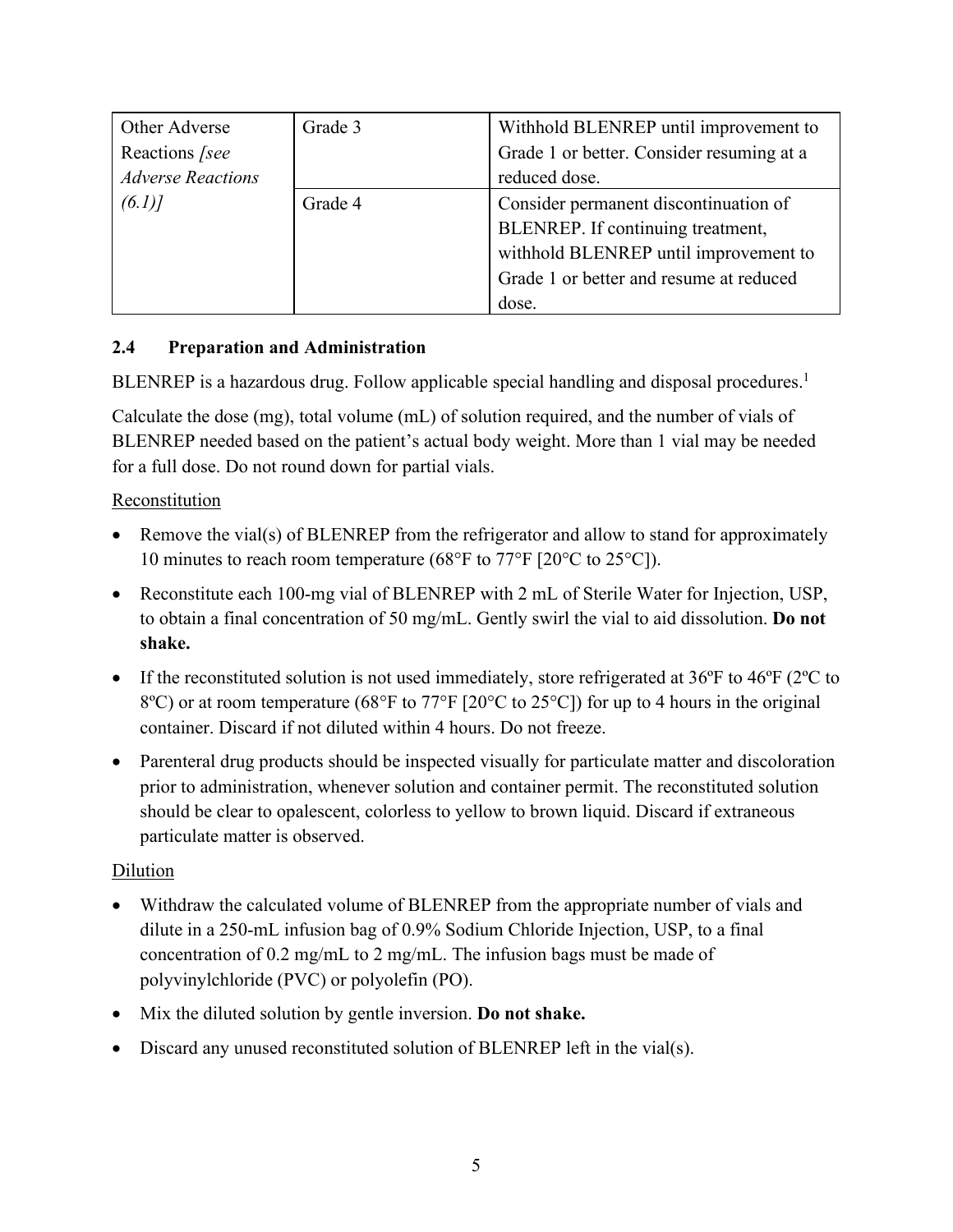- If the diluted infusion solution is not used immediately, store refrigerated at 36°F to 46°F (2ºC to 8ºC) for up to 24 hours. **Do not freeze**. Once removed from refrigeration, administer the diluted infusion solution of BLENREP within 6 hours (including infusion time).
- Parenteral drug products should be inspected visually for particulate matter and discoloration prior to administration, whenever solution and container permit. The diluted infusion solution should be clear and colorless. Discard if particulate matter is observed.

# Administration

- If refrigerated, allow the diluted infusion solution to equilibrate to room temperature (68°F to 77ºF [20ºC to 25ºC]) prior to administration. Diluted infusion solution may be kept at room temperature for no more than 6 hours (including infusion time).
- Administer by intravenous infusion over approximately 30 minutes using an infusion set made of polyvinyl chloride (PVC) or polyolefin (PO).
- Filtration of the diluted solution is not required; however, if the diluted solution is filtered, use a polyethersulfone (PES)-based filter (0.2 micron).

Do not mix or administer BLENREP as an infusion with other products. The product does not contain a preservative.

# <span id="page-5-0"></span>**3 DOSAGE FORMS AND STRENGTHS**

For injection: 100 mg of belantamab mafodotin-blmf as a white to yellow lyophilized powder in a single-dose vial for reconstitution and further dilution.

# <span id="page-5-1"></span>**4 CONTRAINDICATIONS**

<span id="page-5-2"></span>None.

# **5 WARNINGS AND PRECAUTIONS**

# <span id="page-5-3"></span>**5.1 Ocular Toxicity**

Ocular adverse reactions occurred in 77% of the 218 patients in the pooled safety population. Ocular adverse reactions included keratopathy (76%), changes in visual acuity (55%), blurred vision (27%), and dry eye (19%) *[see Adverse Reactions (6.1)]*. Among patients with keratopathy ( $n = 165$ ), 49% had ocular symptoms, 65% had clinically relevant visual acuity changes (decline of 2 or more lines on Snellen Visual Acuity in any eye), and 34% had both ocular symptoms and visual acuity changes.

# Keratopathy

Keratopathy was reported as Grade 1 in 7% of patients, Grade 2 in 22%, Grade 3 in 45%, and Grade 4 in 0.5% per the KVA scale. Cases of corneal ulcer (ulcerative and infective keratitis) have been reported. Most keratopathy events developed within the first 2 treatment cycles (cumulative incidence of 65% by Cycle 2). Of the patients with Grade 2 to 4 keratopathy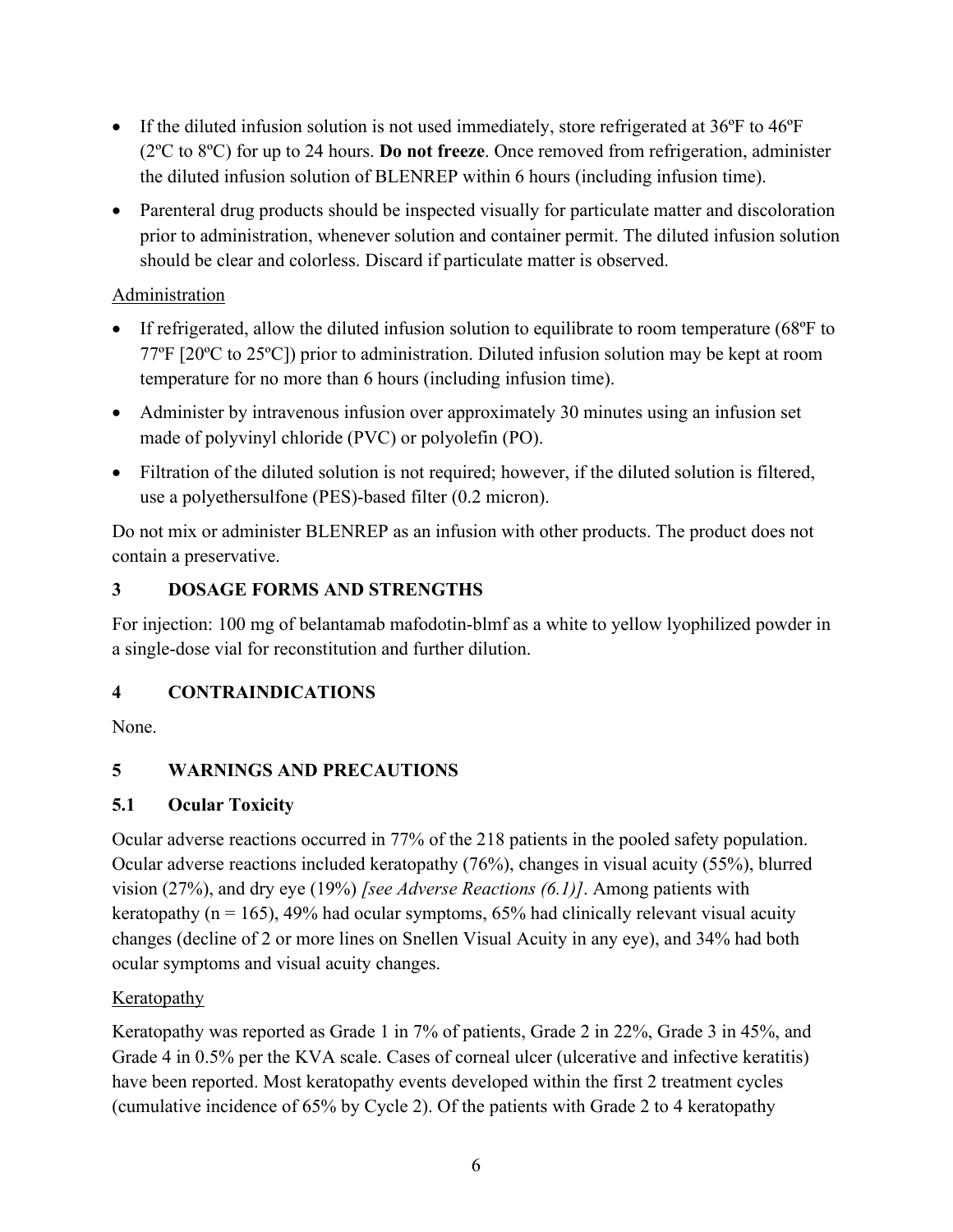$(n = 149)$ , 39% of patients recovered to Grade 1 or lower after median follow-up of 6.2 months. Of the 61% who had ongoing keratopathy, 28% were still on treatment, 9% were in follow-up, and in 24% the follow-up ended due to death, study withdrawal, or lost to follow up. For patients in whom events resolved, the median time to resolution was 2 months (range: 11 days to 8.3 months).

#### Visual Acuity Changes

A clinically significant decrease in visual acuity of worse than 20/40 in the better-seeing eye was observed in 19% of the 218 patients and of 20/200 or worse in the better-seeing eye in 1.4%. Of the patients with decreased visual acuity of worse than 20/40, 88% resolved and the median time to resolution was 22 days (range: 7 days to 4.2 months). Of the patients with decreased visual acuity of 20/200 or worse, all resolved, and the median duration was 22 days (range: 15 to 22 days).

#### Monitoring and Patient Instruction

Conduct ophthalmic examinations (visual acuity and slit lamp) at baseline, prior to each dose, and promptly for worsening symptoms. Perform baseline examinations within 3 weeks prior to the first dose. Perform each follow-up examination at least 1 week after the previous dose and within 2 weeks prior to the next dose. Withhold BLENREP until improvement and resume at same or reduced dose or consider permanently discontinuing based on severity *[see Dosage and Administration (2.3)]*.

Advise patients to use preservative-free lubricant eye drops at least 4 times a day starting with the first infusion and continuing until end of treatment. Avoid use of contact lenses unless directed by an ophthalmologist *[see Dosage and Administration (2.1)]*.

Changes in visual acuity may be associated with difficulty for driving and reading. Advise patients to use caution when driving or operating machinery.

BLENREP is only available through a restricted program under a REMS *[see Warnings and Precautions (5.2)]*.

## <span id="page-6-0"></span>**5.2 BLENREP REMS**

BLENREP is available only through a restricted program under a REMS called the BLENREP REMS because of the risks of ocular toxicity *[see Warnings and Precautions (5.1)]*.

Notable requirements of the BLENREP REMS include the following:

- Prescribers must be certified with the program by enrolling and completing training in the BLENREP REMS.
- Prescribers must counsel patients receiving BLENREP about the risk of ocular toxicity and the need for ophthalmic examinations prior to each dose.
- Patients must be enrolled in the BLENREP REMS and comply with monitoring.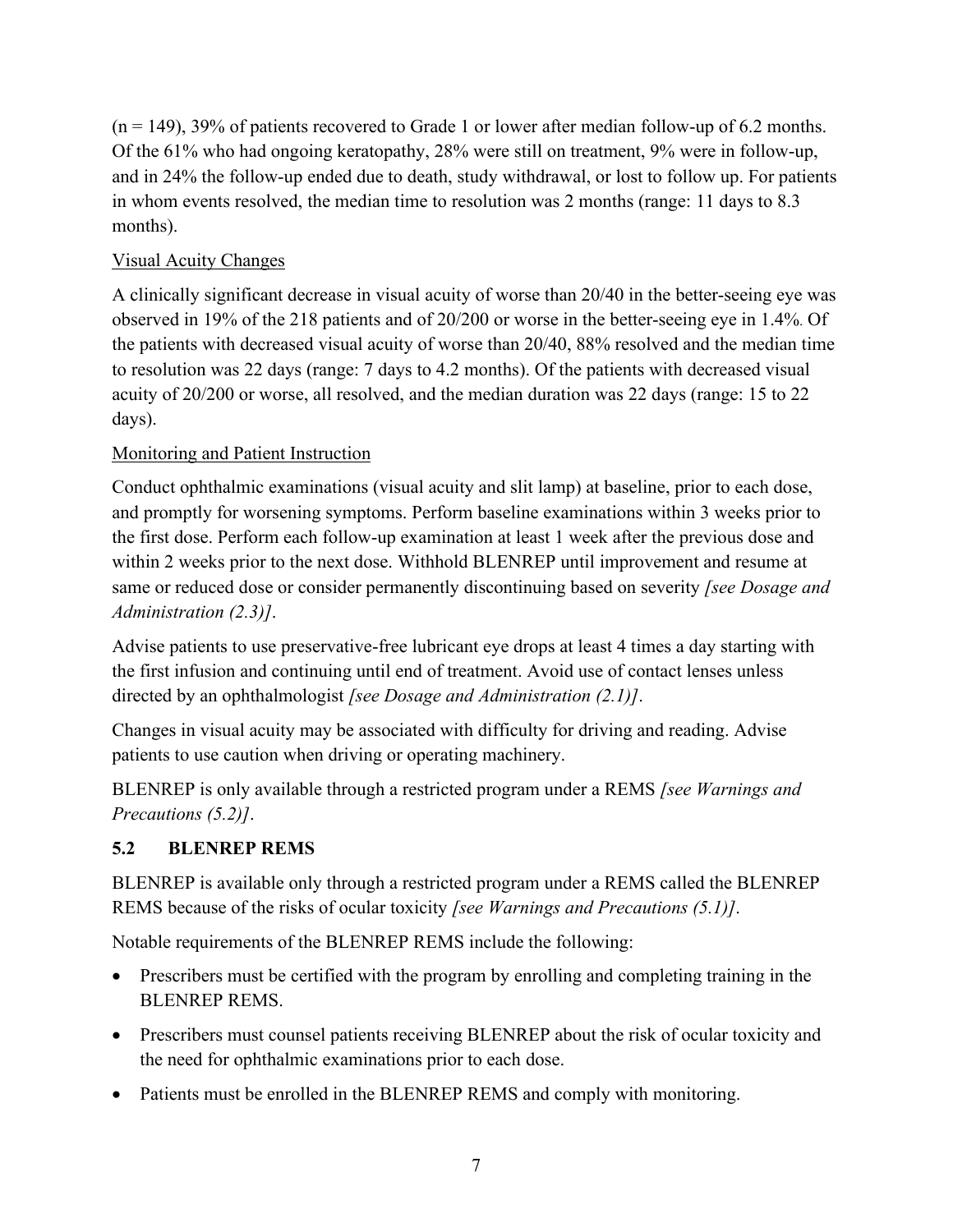- Healthcare facilities must be certified with the program and verify that patients are authorized to receive BLENREP.
- Wholesalers and distributors must only distribute BLENREP to certified healthcare facilities.

Further information is available, at www.BLENREPREMS.com and 1-855-209-9188.

# <span id="page-7-0"></span>**5.3 Thrombocytopenia**

Thrombocytopenia occurred in 69% of 218 patients in the pooled safety population, including Grade 2 in 13%, Grade 3 in 10%, and Grade 4 in 17% *[see Adverse Reactions (6.1)]*. The median time to onset of the first thrombocytopenic event was 26.5 days. Thrombocytopenia resulted in dose reduction, dose interruption, or discontinuation in 9%, 2.8%, and 0.5% of patients, respectively.

Grade 3 to 4 bleeding events occurred in 6% of patients, including Grade 4 in 1 patient. Fatal adverse reactions included cerebral hemorrhage in 2 patients.

Perform complete blood cell counts at baseline and during treatment as clinically indicated. Consider withholding and/or reducing the dose based on severity *[see Dosage and Administration (2.3)]*.

# <span id="page-7-1"></span>**5.4 Infusion-Related Reactions**

Infusion-related reactions occurred in 18% of 218 patients in the pooled safety population, including Grade 3 in 1.8% *[see Adverse Reactions (6.1)]*.

Monitor patients for infusion-related reactions. For Grade 2 or 3 reactions, interrupt the infusion and provide supportive treatment. Once symptoms resolve, resume at a lower infusion rate *[see Dosage and Administration (2.3)]*. Administer premedication for all subsequent infusions. Discontinue BLENREP for life-threatening infusion-related reactions and provide appropriate emergency care.

# <span id="page-7-2"></span>**5.5 Embryo-Fetal Toxicity**

Based on its mechanism of action, BLENREP can cause fetal harm when administered to a pregnant woman because it contains a genotoxic compound (the microtubule inhibitor, monomethyl auristatin F [MMAF]) and it targets actively dividing cells.

Advise pregnant women of the potential risk to a fetus. Advise females of reproductive potential to use effective contraception during treatment with BLENREP and for 4 months after the last dose. Advise males with female partners of reproductive potential to use effective contraception during treatment with BLENREP and for 6 months after the last dose *[see Use in Specific Populations (8.1, 8.3)]*.

# <span id="page-7-3"></span>**6 ADVERSE REACTIONS**

The following clinically significant adverse reactions are described elsewhere in the labeling: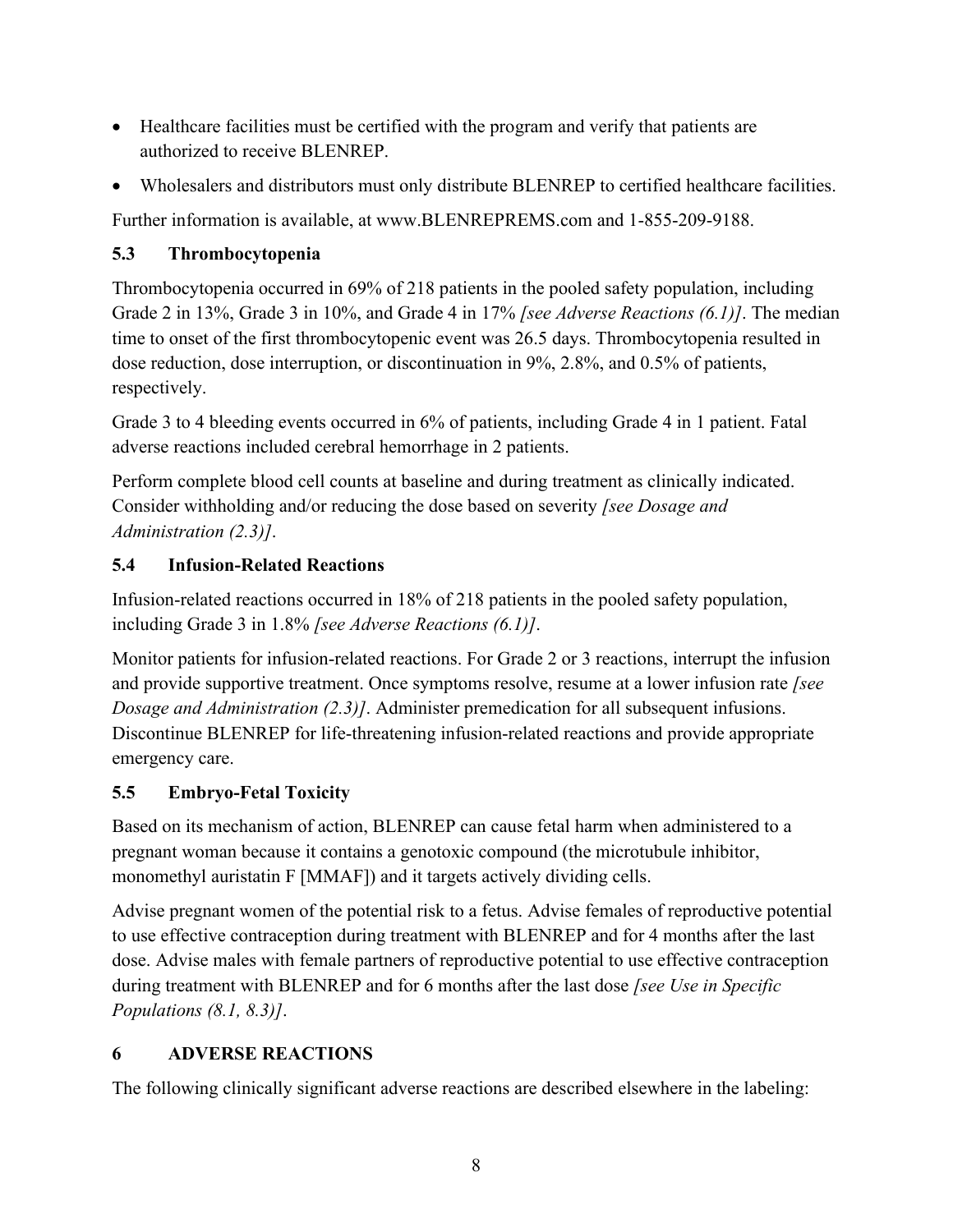- Ocular toxicity *[see Warnings and Precautions (5.1)]*.
- Thrombocytopenia *[see Warnings and Precautions (5.3)]*.
- Infusion-related reactions *[see Warnings and Precautions (5.4)]*.

# <span id="page-8-0"></span>**6.1 Clinical Trials Experience**

Because clinical trials are conducted under widely varying conditions, adverse reaction rates observed in the clinical trials of a drug cannot be directly compared with rates in the clinical trials of another drug and may not reflect the rates observed in practice.

The pooled safety population described in *Warnings and Precautions* reflects exposure to BLENREP at a dosage of 2.5 mg/kg or 3.4 mg/kg (1.4 times the recommended dose) administered intravenously once every 3 weeks in 218 patients in DREAMM-2. Of these patients, 194 received a liquid formulation (not the approved dosage form) rather than the lyophilized powder. Among the 218 patients, 24% were exposed for 6 months or longer.

# Relapsed or Refractory Multiple Myeloma

The safety of BLENREP as a single agent was evaluated in DREAMM-2 *[see Clinical Studies (14.1)]*. Patients received BLENREP at the recommended dosage of 2.5 mg/kg administered intravenously once every 3 weeks ( $n = 95$ ). Among these patients, 22% were exposed for 6 months or longer.

Serious adverse reactions occurred in 40% of patients who received BLENREP. Serious adverse reactions in  $>3\%$  of patients included pneumonia (7%), pyrexia (6%), renal impairment (4.2%), sepsis (4.2%), hypercalcemia (4.2%), and infusion-related reactions (3.2%). Fatal adverse reactions occurred in 3.2% of patients, including sepsis (1%), cardiac arrest (1%), and lung infection (1%).

Permanent discontinuation due to an adverse reaction occurred in 8% of patients who received BLENREP; keratopathy (2.1%) was the most frequent adverse reaction resulting in permanent discontinuation.

Dosage interruptions due to an adverse reaction occurred in 54% of patients who received BLENREP. Adverse reactions which required a dosage interruption in >3% of patients included keratopathy  $(47%)$ , blurred vision  $(5%)$ , dry eye  $(3.2%)$ , and pneumonia  $(3.2%)$ .

Dose reductions due to an adverse reaction occurred in 29% of patients. Adverse reactions which required a dose reduction in >3% of patients included keratopathy (23%) and thrombocytopenia  $(5\%)$ .

The most common adverse reactions  $(\geq 20\%)$  were keratopathy, decreased visual acuity, nausea, blurred vision, pyrexia, infusion-related reactions, and fatigue. The most common Grade 3 or 4 (≥5%) laboratory abnormalities were lymphocytes decreased, platelets decreased, hemoglobin decreased, neutrophils decreased, creatinine increased, and gamma-glutamyl transferase increased.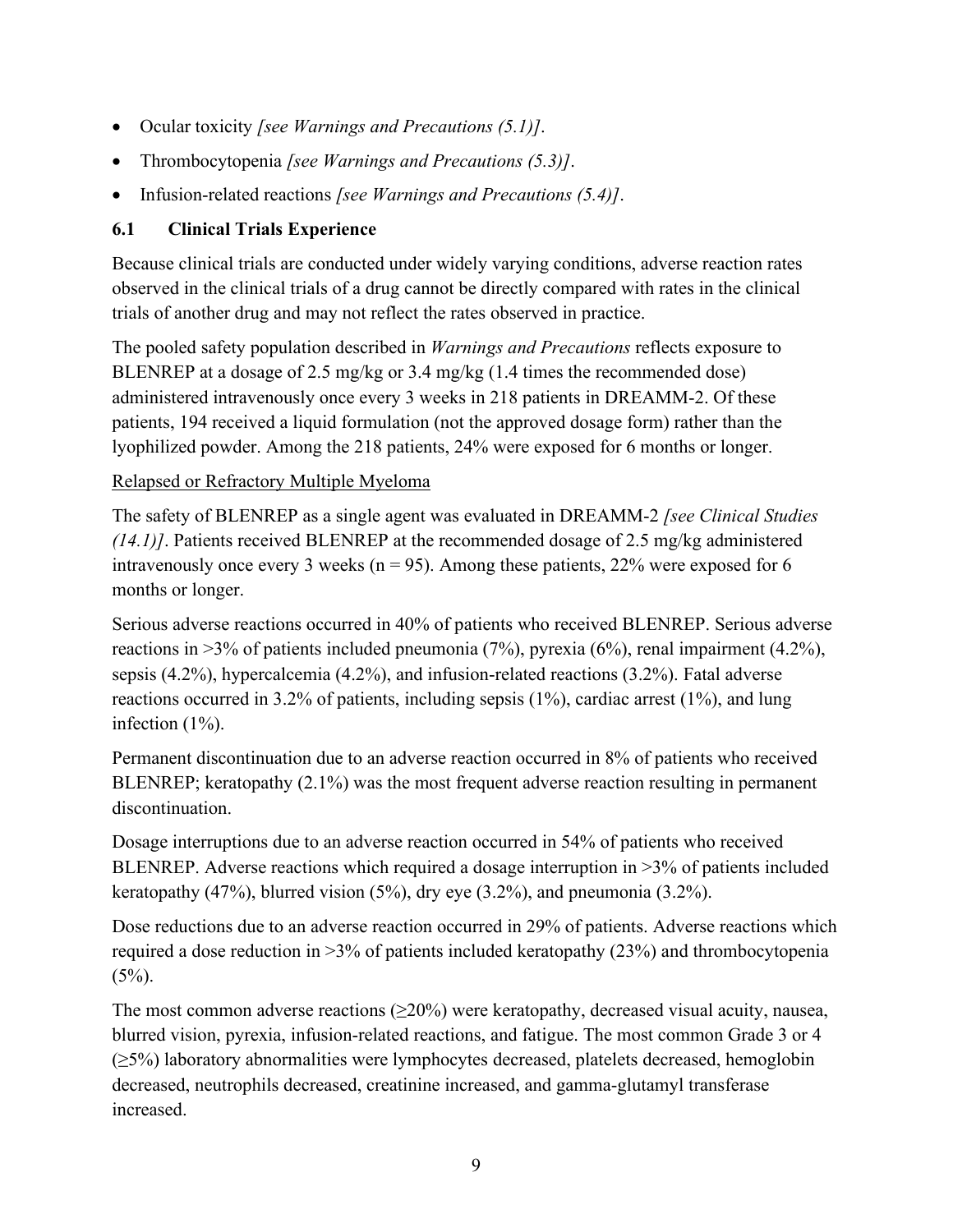Table 3 summarizes the adverse reactions in DREAMM-2 for patients who received the recommended dosage of 2.5 mg/kg once every 3 weeks.

|                                                | <b>BLENREP</b>    |                  |
|------------------------------------------------|-------------------|------------------|
|                                                | $N = 95$          |                  |
|                                                | <b>All Grades</b> | Grade 3-4        |
| <b>Adverse Reactions</b>                       | (%)               | (%)              |
| <b>Eye disorders</b>                           |                   |                  |
| Keratopathy <sup>a</sup>                       | 71                | 44               |
| Decreased visual acuity <sup>b</sup>           | 53                | 28               |
| Blurred vision <sup>c</sup>                    | 22                | $\overline{4}$   |
| Dry eyes <sup>d</sup>                          | 14                | 1                |
| <b>Gastrointestinal disorders</b>              |                   |                  |
| Nausea                                         | 24                | $\boldsymbol{0}$ |
| Constipation                                   | 13                | $\overline{0}$   |
| Diarrhea                                       | 13                | 1                |
| General disorders and administration site      |                   |                  |
| conditions                                     |                   |                  |
| Pyrexia                                        | 22                | 3                |
| Fatigue <sup>e</sup>                           | 20                | $\overline{2}$   |
| <b>Procedural complications</b>                |                   |                  |
| Infusion-related reactions <sup>f</sup>        | 21                | 3                |
| Musculoskeletal and connective tissue          |                   |                  |
| disorders                                      |                   |                  |
| Arthralgia                                     | 12                | $\boldsymbol{0}$ |
| Back pain                                      | 11                | $\overline{2}$   |
| <b>Metabolic and nutritional disorders</b>     |                   |                  |
| Decreased appetite                             | 12                | $\overline{0}$   |
| <b>Infections</b>                              |                   |                  |
| Upper respiratory tract infection <sup>g</sup> | 11                | $\boldsymbol{0}$ |

**Table 3. Adverse Reactions (≥10%) in Patients Who Received BLENREP in DREAMM-2**

<sup>a</sup> Keratopathy was based on slit lamp eye examination, characterized as corneal epithelium changes with or without symptoms.

<sup>b</sup> Visual acuity changes were determined upon eye examination.

<sup>c</sup> Blurred vision included diplopia, vision blurred, visual acuity reduced, and visual impairment.

<sup>d</sup> Dry eyes included dry eye, ocular discomfort, and eye pruritus.

<sup>e</sup> Fatigue included fatigue and asthenia.

<sup>f</sup> Infusion-related reactions included infusion-related reaction, pyrexia, chills, diarrhea, nausea, asthenia, hypertension, lethargy, tachycardia.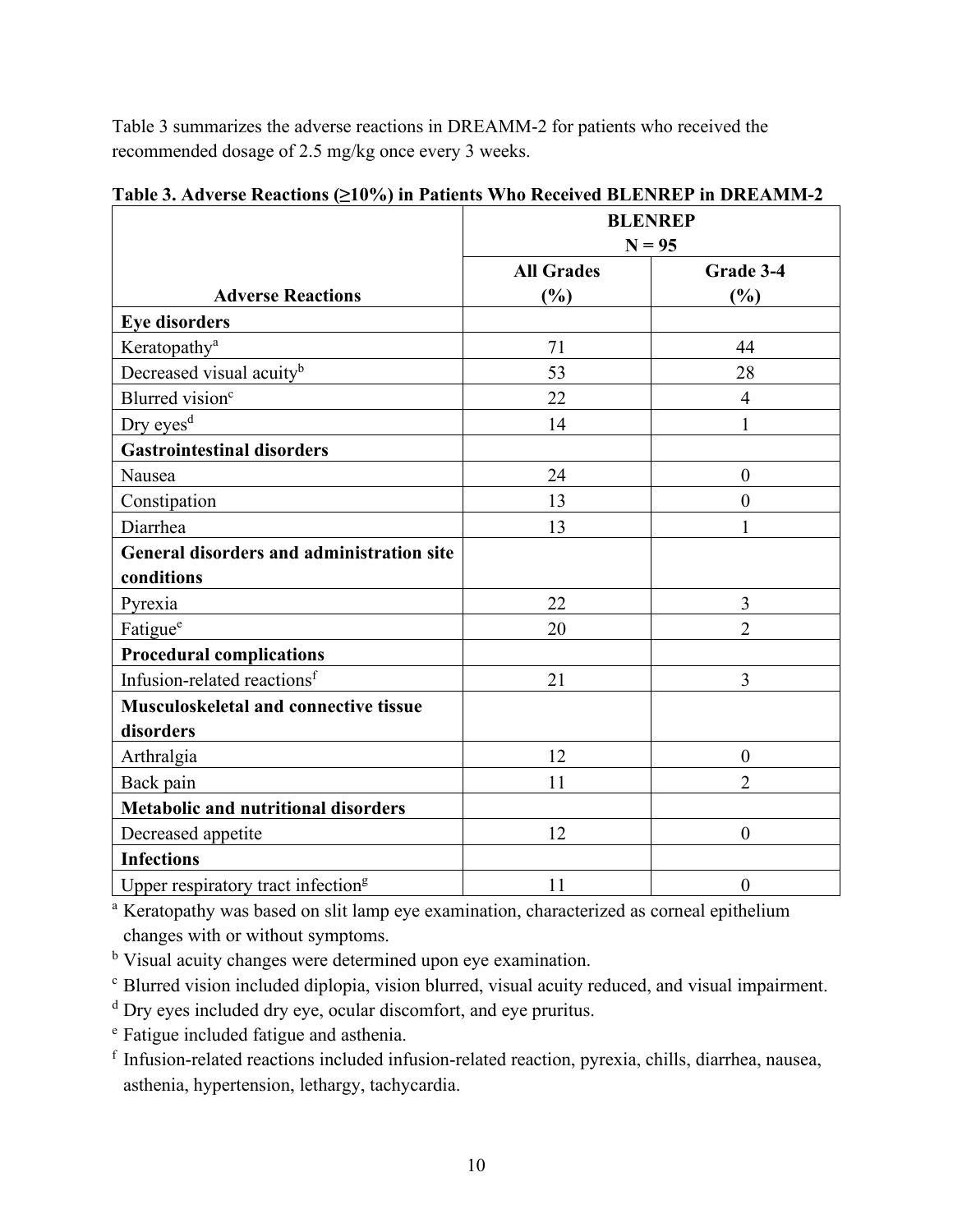<sup>g</sup> Upper respiratory tract infection included upper respiratory tract infection, nasopharyngitis, rhinovirus infections, and sinusitis.

Clinically relevant adverse reactions in <10% of patients included:

*Eye Disorders:* Photophobia, eye irritation, infective keratitis, ulcerative keratitis.

*Gastrointestinal Disorders:* Vomiting.

*Infections:* Pneumonia.

*Renal and Urinary Disorders:* Albuminuria.

Table 4 summarizes the laboratory abnormalities in DREAMM-2.

# **Table 4. Laboratory Abnormalities (≥20%) Worsening from Baseline in Patients Who Received BLENREP in DREAMM-2**

|                                      | <b>BLENREP</b><br>$N = 95$ |                   |
|--------------------------------------|----------------------------|-------------------|
|                                      | <b>All Grades</b>          | <b>Grades 3-4</b> |
| <b>Laboratory Abnormality</b>        | $(\%)$                     | $\frac{6}{6}$     |
| <b>Hematology</b>                    |                            |                   |
| Platelets decreased                  | 62                         | 21                |
| Lymphocytes decreased                | 49                         | 22                |
| Hemoglobin decreased                 | 32                         | 18                |
| Neutrophils decreased                | 28                         | 9                 |
| <b>Chemistry</b>                     |                            |                   |
| Aspartate aminotransferase increased | 57                         | $\overline{2}$    |
| Albumin decreased                    | 43                         | $\overline{4}$    |
| Glucose increased                    | 38                         | 3                 |
| Creatinine increased                 | 28                         | 5                 |
| Alkaline phosphatase increased       | 26                         |                   |
| Gamma-glutamyl transferase increased | 25                         | 5                 |
| Creatinine phosphokinase increased   | 22                         |                   |
| Sodium decreased                     | 21                         | $\overline{2}$    |
| Potassium decreased                  | 20                         | $\overline{2}$    |

Clinically relevant adverse reactions from expanded access programs include: pneumonitis including fatal cases.

## <span id="page-10-0"></span>**6.2 Immunogenicity**

As with all therapeutic proteins, there is potential for immunogenicity. The detection of antibody formation is highly dependent on the sensitivity and specificity of the assay. Additionally, the observed incidence of antibody (including neutralizing antibody) positivity in an assay may be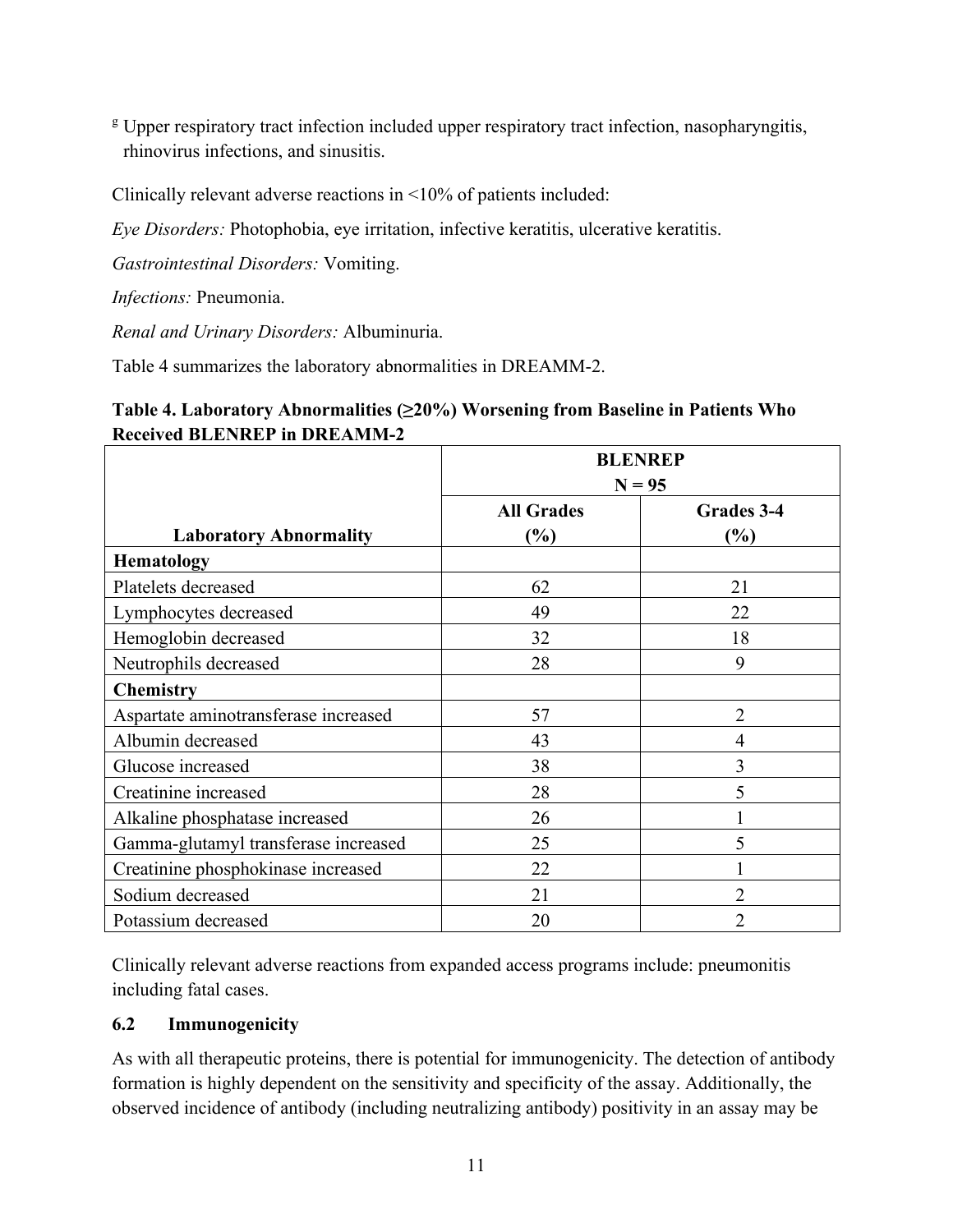influenced by several factors including assay methodology, sample handling, timing of sample collection, concomitant medications, and underlying disease. For these reasons, comparison of the incidence of antibodies in the studies described below with the incidence of antibodies in other studies or to other products may be misleading.

The immunogenicity of BLENREP was evaluated using an electrochemiluminescence (ECL) based immunoassay to test for anti-belantamab mafodotin antibodies. In clinical studies of BLENREP, 2/274 patients (<1%) tested positive for anti-belantamab mafodotin antibodies after treatment. One of the 2 patients tested positive for neutralizing anti-belantamab mafodotin antibodies following 4 weeks on therapy. Due to the limited number of patients with antibodies against belantamab mafodotin-blmf, no conclusions can be drawn concerning a potential effect of immunogenicity on pharmacokinetics, efficacy, or safety.

# <span id="page-11-0"></span>**8 USE IN SPECIFIC POPULATIONS**

# <span id="page-11-1"></span>**8.1 Pregnancy**

# Risk Summary

Based on its mechanism of action, BLENREP can cause fetal harm when administered to a pregnant woman, because it contains a genotoxic compound (the microtubule inhibitor, MMAF) and it targets actively dividing cells *[see Clinical Pharmacology (12.1), Nonclinical Toxicology (13.1)]*. Human immunoglobulin G (IgG) is known to cross the placenta; therefore, belantamab mafodotin-blmf has the potential to be transmitted from the mother to the developing fetus. There are no available data on the use of BLENREP in pregnant women to evaluate for drug-associated risk. No animal reproduction studies were conducted with BLENREP. Advise pregnant women of the potential risk to a fetus.

The estimated background risk of major birth defects and miscarriage for the indicated population is unknown. All pregnancies have a background risk of birth defect, loss, or other adverse outcome. In the U.S. general population, the estimated background risk of major birth defects and miscarriage in clinically recognized pregnancies is 2% to 4% and 15% to 20%, respectively.

# Data

*Animal Data:* Animal reproductive or developmental toxicity studies were not conducted with belantamab mafodotin-blmf. The cytotoxic component of BLENREP, MMAF, disrupts microtubule function, is genotoxic, and can be toxic to rapidly dividing cells, suggesting it has the potential to cause embryotoxicity and teratogenicity.

## <span id="page-11-2"></span>**8.2 Lactation**

## Risk Summary

There is no data on the presence of belantamab mafodotin-blmf in human milk or the effects on the breastfed child or milk production. Because of the potential for serious adverse reactions in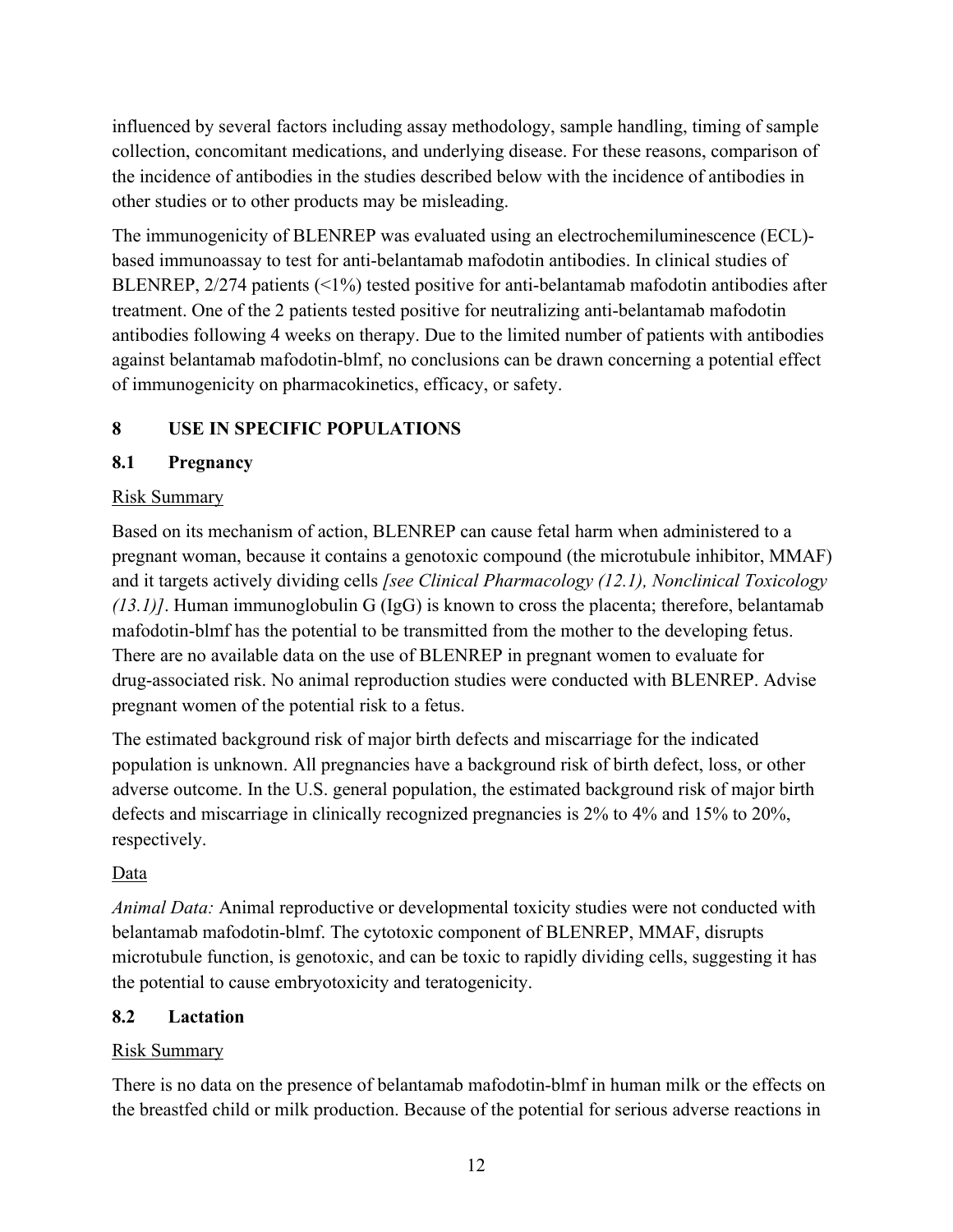the breastfed child, advise women not to breastfeed during treatment with BLENREP and for 3 months after the last dose.

# <span id="page-12-0"></span>**8.3 Females and Males of Reproductive Potential**

BLENREP can cause fetal harm when administered to pregnant women *[see Use in Specific Populations (8.1)]*.

# Pregnancy Testing

Pregnancy testing is recommended for females of reproductive potential prior to initiating BLENREP.

# Contraception

*Females:* Advise women of reproductive potential to use effective contraception during treatment and for 4 months after the last dose.

*Males:* Because of the potential for genotoxicity, advise males with female partners of reproductive potential to use effective contraception during treatment with BLENREP and for 6 months after the last dose *[see Nonclinical Toxicology (13.1)]*.

# Infertility

Based on findings in animal studies, BLENREP may impair fertility in females and males. The effects were not reversible in male rats but were reversible in female rats *[see [Nonclinical](https://dailymed.nlm.nih.gov/dailymed/drugInfo.cfm?setid=cc7014b1-c775-411d-b374-8113248b4077#S13.1)  [Toxicology \(13.1\)\]](https://dailymed.nlm.nih.gov/dailymed/drugInfo.cfm?setid=cc7014b1-c775-411d-b374-8113248b4077#S13.1)*.

# <span id="page-12-1"></span>**8.4 Pediatric Use**

The safety and effectiveness of BLENREP in pediatric patients have not been established.

# <span id="page-12-2"></span>**8.5 Geriatric Use**

Of the 218 patients who received BLENREP in DREAMM-2, 43% were aged 65 to less than 75 years and 17% were aged 75 years and older. Clinical studies of BLENREP did not include sufficient numbers of patients aged 65 and older to determine whether the effectiveness differs compared with that of younger patients. Keratopathy occurred in 80% of patients aged less than 65 years and 73% of patients aged 65 years and older. Among the patients who received BLENREP at the 2.5-mg/kg dose in DREAMM-2 ( $n = 95$ ), keratopathy occurred in 67% of patients aged less than 65 years and 73% of patients aged 65 years and older. Clinical studies did not include sufficient numbers of patients 75 years and older to determine whether they respond differently compared with younger patients.

# <span id="page-12-3"></span>**8.6 Renal Impairment**

No dose adjustment is recommended for patients with mild or moderate renal impairment (estimated glomerular filtration rate [eGFR] 30 to 89 mL/min/1.73m<sup>2</sup> as estimated by the Modification of Diet in Renal Disease [MDRD] equation) *[see Clinical Pharmacology (12.3)]*.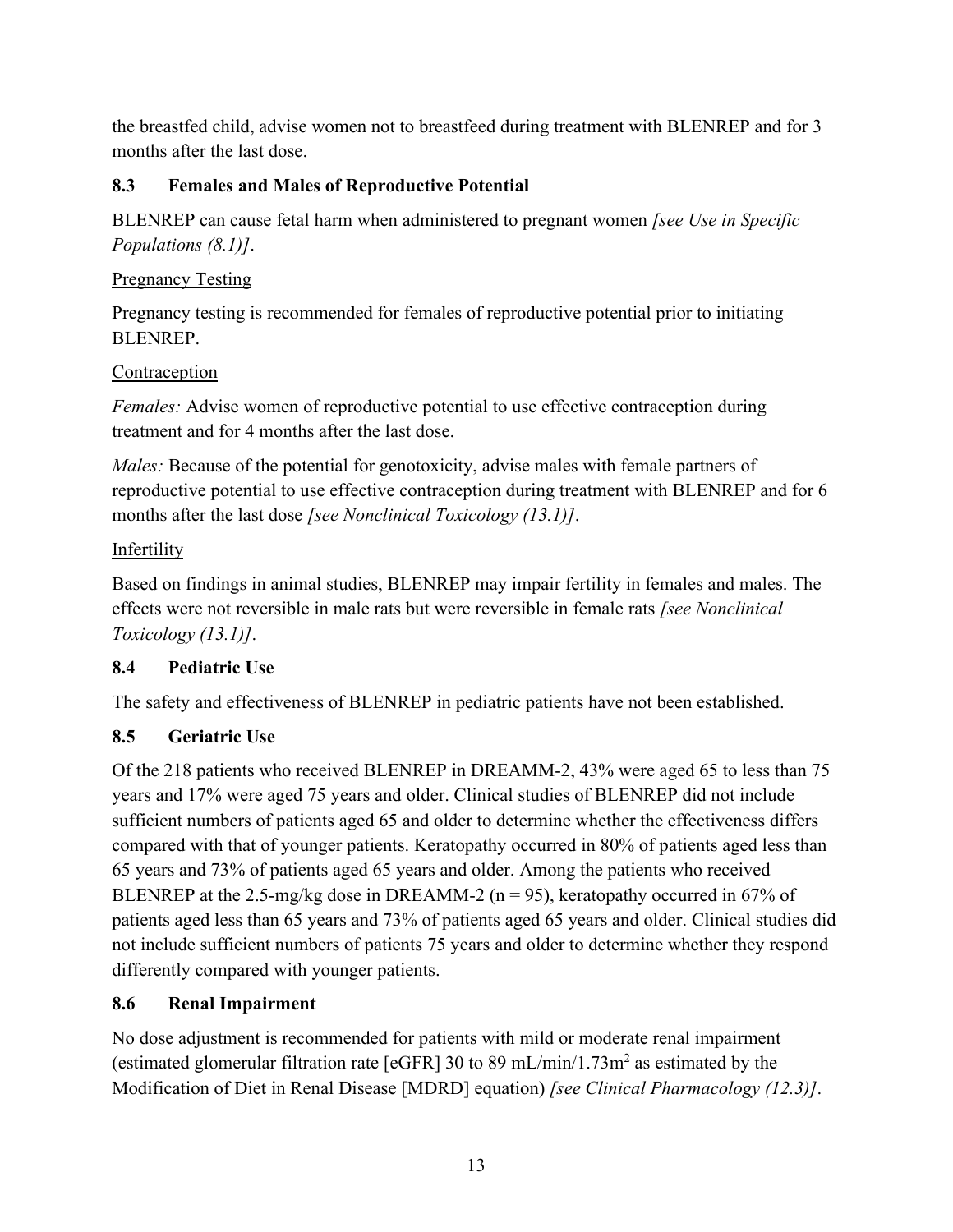The recommended dosage has not been established in patients with severe renal impairment (eGFR 15 to 29 mL/min/1.73 m<sup>2</sup>) or end-stage renal disease (ESRD) with eGFR <15 mL/min/1.73 m2 not on dialysis or requiring dialysis *[see Clinical Pharmacology (12.3)]*.

## <span id="page-13-0"></span>**8.7 Hepatic Impairment**

No dose adjustment is recommended for patients with mild hepatic impairment (total bilirubin ≤upper limit of normal [ULN] and aspartate aminotransferase (AST) >ULN or total bilirubin 1 to  $\leq$ 1.5 × ULN and any AST).

The recommended dosage of BLENREP has not been established in patients with moderate or severe hepatic impairment (total bilirubin >1.5 × ULN and any AST) *[see Clinical Pharmacology (12.3)]*.

# <span id="page-13-1"></span>**11 DESCRIPTION**

Belantamab mafodotin-blmf is a B-cell maturation antigen (BCMA)-directed antibody and microtubule inhibitor conjugate. Belantamab mafodotin-blmf is an antibody conjugate composed of 3 components: 1) afucosylated, humanized immunoglobulin G1 monoclonal antibody covalently linked to 2) the microtubule inhibitor MMAF via 3) a protease-resistant maleimidocaproyl linker.

The antibody is produced in a mammalian cell line (Chinese Hamster Ovary) using recombinant DNA technology and the microtubule inhibitor and linker are produced by chemical synthesis. Approximately 4 molecules of mafodotin are attached to each antibody molecule. The molecular weight of belantamab mafodotin-blmf is approximately 152 kDa. Belantamab mafodotin-blmf has the following structure:



BLENREP (belantamab mafodotin-blmf) for injection is a sterile, preservative-free, white to yellow, lyophilized powder in a single-dose vial for reconstitution and further dilution prior to intravenous use. BLENREP is supplied as 100 mg per vial and requires reconstitution with 2 mL of Sterile Water for Injection, USP, to obtain a concentration of 50 mg/mL*.* Each mL of reconstituted solution contains belantamab mafodotin-blmf (50 mg) and the inactive ingredients, citric acid (0.42 mg), disodium edetate dihydrate (0.019 mg), polysorbate 80 (0.2 mg), trehalose dihydrate (75.6 mg), and trisodium citrate dihydrate (6.7 mg). The pH of the reconstituted solution is 6.2.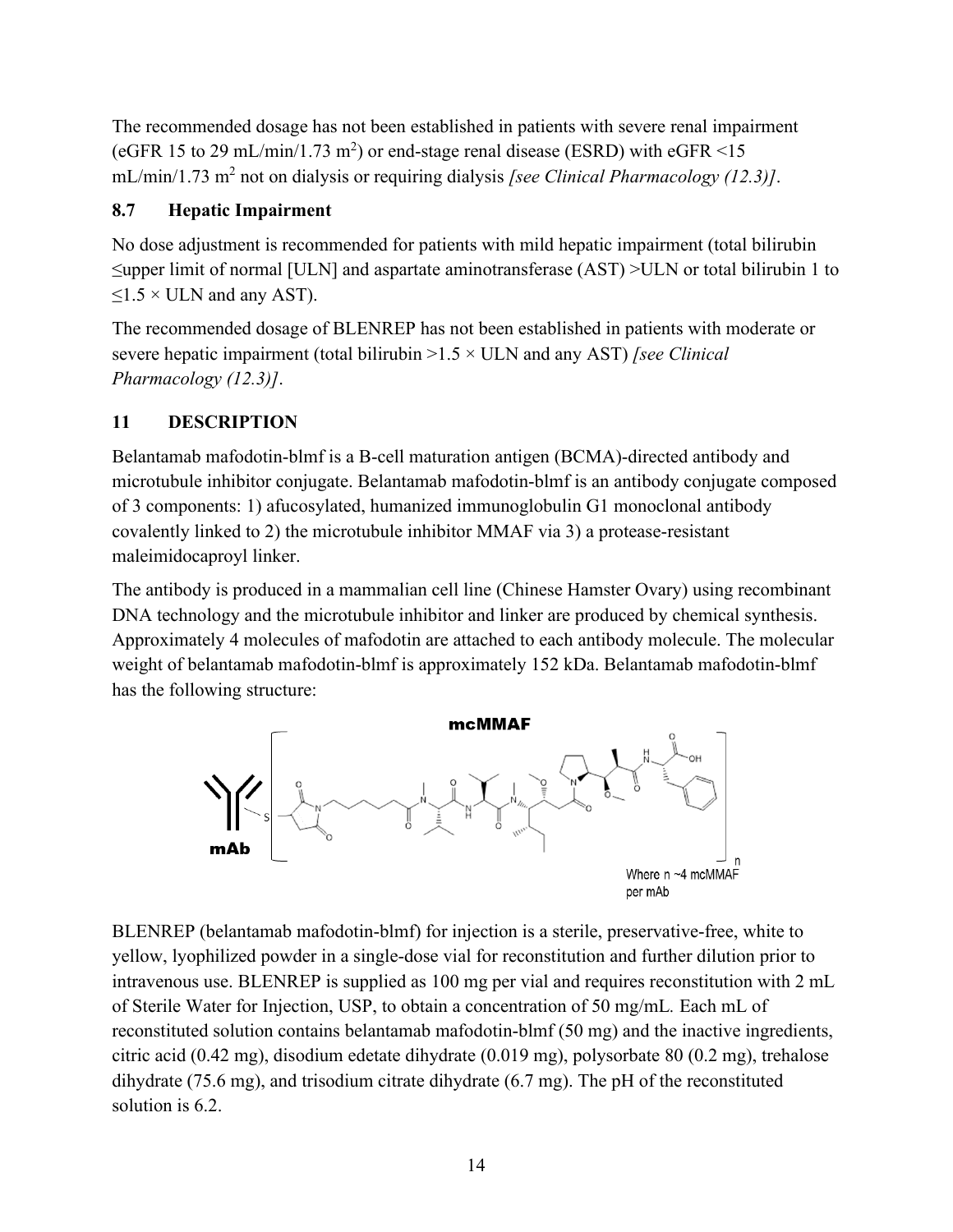# <span id="page-14-0"></span>**12 CLINICAL PHARMACOLOGY**

# <span id="page-14-1"></span>**12.1 Mechanism of Action**

Belantamab mafodotin-blmf is an antibody-drug conjugate (ADC). The antibody component is an afucosylated IgG1 directed against BCMA, a protein expressed on normal B lymphocytes and multiple myeloma cells. The small molecule component is MMAF, a microtubule inhibitor. Upon binding to BCMA, belantamab mafodotin-blmf is internalized followed by release of MMAF via proteolytic cleavage. The released MMAF intracellularly disrupts the microtubule network, leading to cell cycle arrest and apoptosis.

Belantamab mafodotin-blmf had antitumor activity in multiple myeloma cells and mediated killing of tumor cells through MMAF-induced apoptosis, as well as by tumor cell lysis through antibody-dependent cellular cytotoxicity (ADCC) and antibody-dependent cellular phagocytosis (ADCP).

# <span id="page-14-2"></span>**12.2 Pharmacodynamics**

# Exposure-Response Relationships

Higher belantamab mafodotin-blmf exposure was associated with higher incidence of some adverse reactions (e.g., Grade  $\geq$  2 corneal toxicity). No exposure-response relationship for efficacy was observed at doses of 2.5 mg/kg or 3.4 mg/kg (1.4 times the recommended dose) after accounting for the effect of baseline disease-related characteristics, such as soluble BCMA, IgG, and  $\beta_2$ -microglobulin.

# Cardiac Electrophysiology

Belantamab mafodotin-blmf had no large  $QT_c$  prolongation (>10 ms) at the recommended dosage of 2.5 mg/kg once every 3 weeks.

## <span id="page-14-3"></span>**12.3 Pharmacokinetics**

Belantamab mafodotin-blmf exhibited dose-proportional pharmacokinetics, with a gradual decrease in clearance over time; the time to reach steady state was  $\sim$ 70 days. After a planned infusion duration of 0.5 hours, maximum belantamab mafodotin-blmf plasma concentrations occurred at or shortly after the end of the infusion. Accumulation of belantamab mafodotin-blmf was ~70% with a dosing regimen of every 3 weeks.

The pharmacokinetics of belantamab mafodotin-blmf after a dose of 2.5 mg/kg in Cycle 1 are shown in Table 5.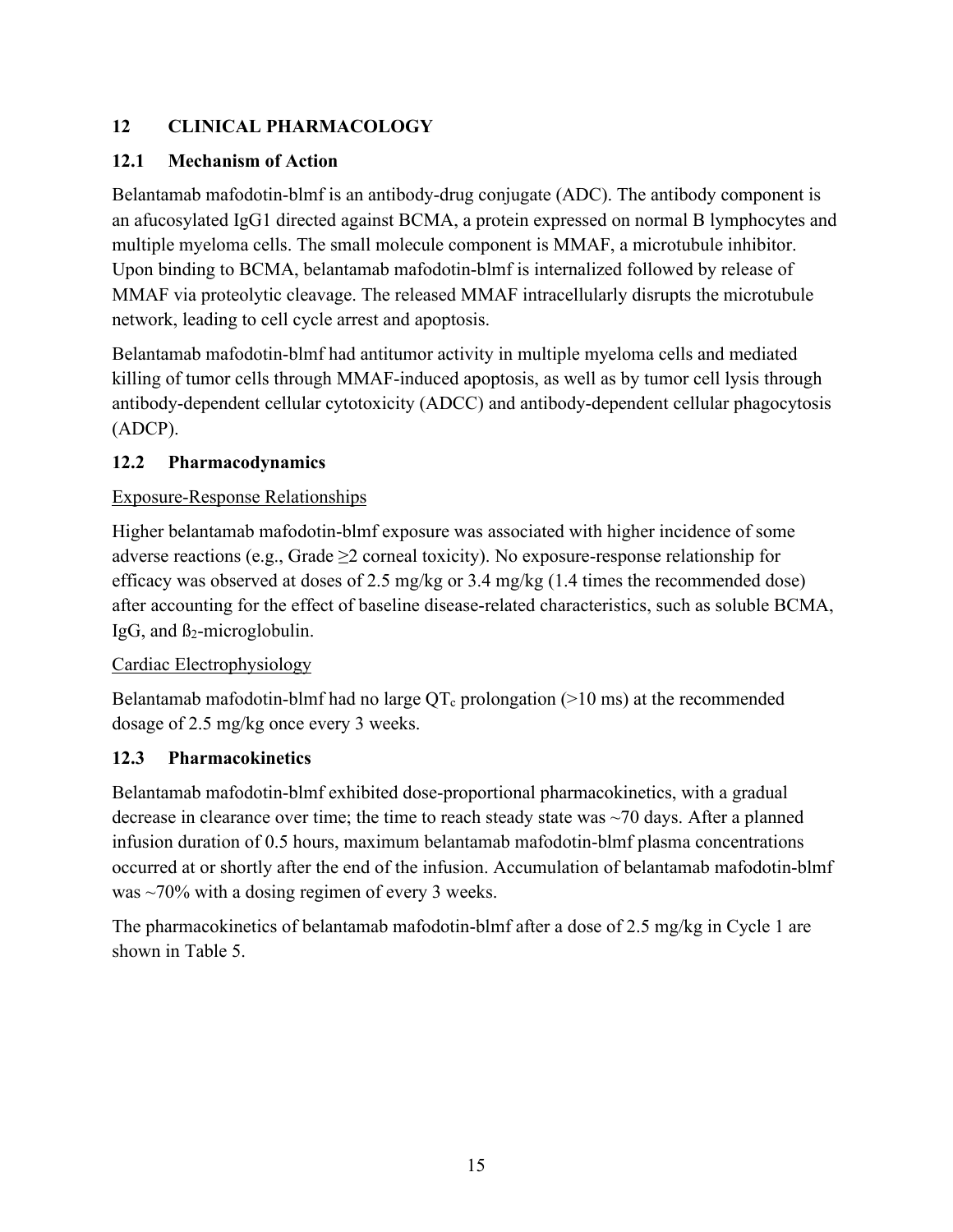|                              | $\cdot$<br>◡<br><b>Belantamab Mafodotin-blmf</b> |                |  |
|------------------------------|--------------------------------------------------|----------------|--|
| <b>Parameter</b>             | n                                                | Value          |  |
| $AUC$ (mcg.h/mL)             | 30                                               | 4,666(46)      |  |
| $C_{\text{max}}$ (mcg/mL)    | 32                                               | 42 (26)        |  |
| $t_{\text{max}}$ (h)         | 32                                               | 0.78(0.4, 2.5) |  |
| $C_{\text{trough}}$ (mcg/mL) | 69                                               | 2.4(52)        |  |

**Table 5. Belantamab Mafodotin-blmf Pharmacokinetics at Cycle 1 in Patients Who Received a Dose of 2.5 mg/kg**

AUC = Area under curve over the dosing interval;  $C_{\text{max}} =$  Maximum observed plasma concentration;  $t_{max}$  = Time of  $C_{max}$ ;  $C_{trough}$  = Observed plasma concentration prior to next dose. Data presented as geometric mean (%CV), except t<sub>max</sub>, which is presented as median (minimum, maximum).

# Distribution

The mean steady-state volume of distribution of belantamab mafodotin-blmf was 11 L (15%).

# Elimination

Total plasma clearance (mean [CV%]) of belantamab mafodotin-blmf was approximately 22% lower at steady state (0.7 L/day [50%]) than after the first dose (0.9 L/day [42%]). The terminal phase half-life of belantamab mafodotin-blmf was 12 days after the first dose and 14 days at steady state.

*Metabolism:* The monoclonal antibody portion of belantamab mafodotin-blmf is expected to be metabolized into small peptides and individual amino acids by catabolic pathways. In vitro, cysmcMMAF is mainly hydrolyzed and dehydrated to a cyclized isomeric form of cys-mcMMAF.

# Specific Populations

No clinically significant differences in the pharmacokinetics of belantamab mafodotin-blmf were observed based on age (34 to 89 years), sex, race (White vs. Black), body weight (42 to 130 kg), mild or moderate renal impairment (eGFR 30 to 89 mL/min/1.73m<sup>2</sup>), or mild hepatic impairment (total bilirubin  $\leq$ ULN and AST >ULN or total bilirubin 1 to  $\leq$ 1.5 x ULN and any AST).

The effects of severe renal impairment (eGFR 15 to 29 mL/min/1.73 m<sup>2</sup>) or ESRD with eGFR  $\leq$ 15 mL/min/1.73 m<sup>2</sup> not on dialysis or requiring dialysis, or moderate to severe hepatic impairment (total bilirubin >1.5 x ULN and any AST) on the pharmacokinetics of belantamab mafodotin-blmf are unknown.

# Drug Interaction Studies

*In Vitro Studies: Transporter Systems:* Cys-mcMMAF is a substrate of organic anion transporting polypeptide (OATP)1B1 and OATP1B3, multidrug resistance-associated protein (MRP)1, MRP2, MRP3, bile salt export pump (BSEP), and a possible substrate of Pglycoprotein (P-gp).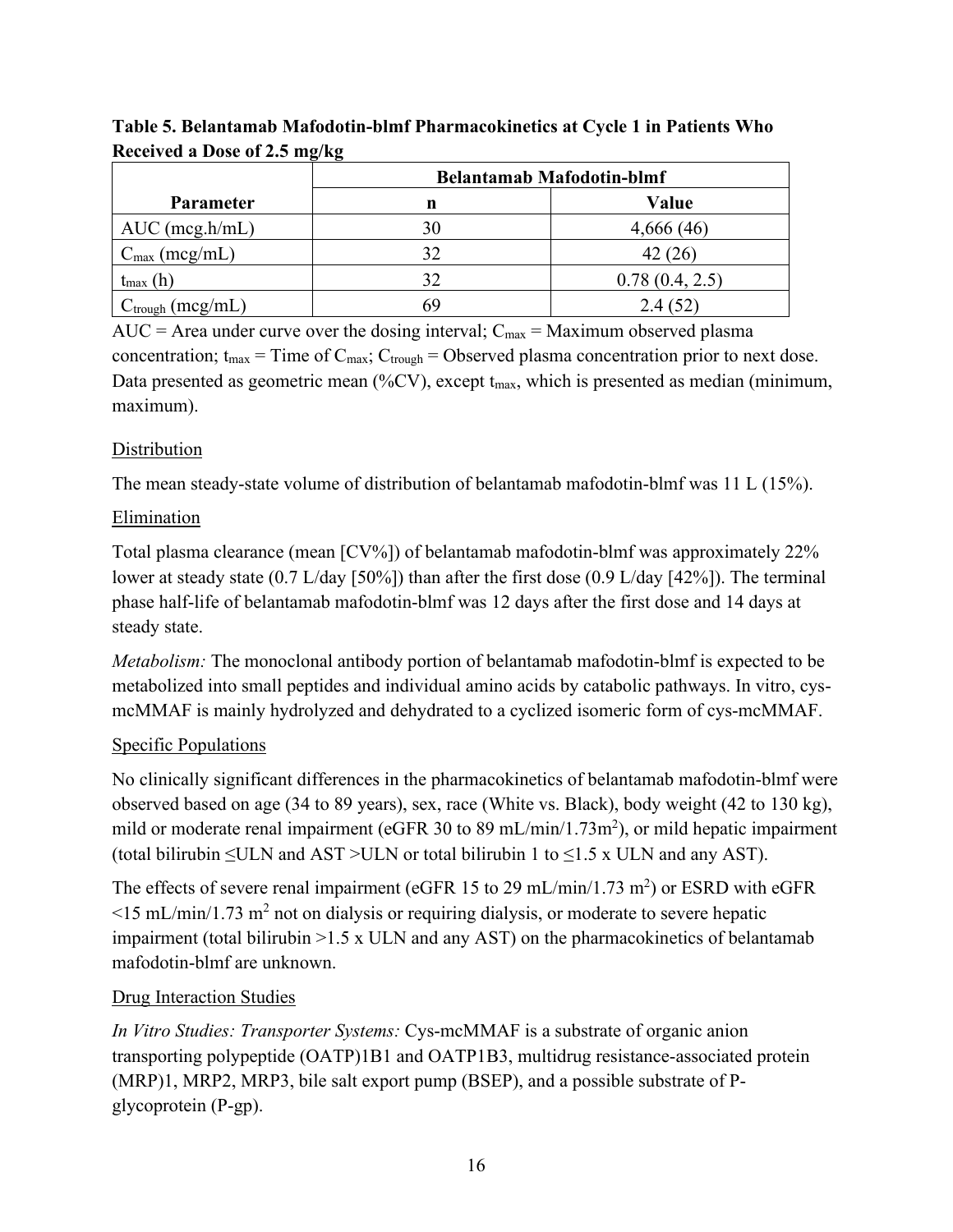# <span id="page-16-0"></span>**13 NONCLINICAL TOXICOLOGY**

## <span id="page-16-1"></span>**13.1 Carcinogenesis, Mutagenesis, Impairment of Fertility**

Carcinogenicity studies have not been conducted with belantamab mafodotin-blmf.

Belantamab mafodotin-blmf was genotoxic in an in vitro micronucleus assay in human lymphocytes through an aneugenic mechanism. These results are consistent with the pharmacological effect of MMAF binding to tubulin causing microtubule depolymerization resulting in spindle disorganization during cell division. Cys-mcMMAF was not mutagenic in the bacterial reverse mutation assay (Ames test), the L5178Y mouse lymphoma forward mutation assay, or the in vivo rat bone marrow micronucleus assay.

Fertility studies have not been conducted with belantamab mafodotin-blmf. Results of repeatdose toxicity studies with intravenous administration of belantamab mafodotin-blmf in rats indicate the potential for impaired male and female reproductive function and fertility. In rats, weekly dosing for 3 weeks at doses  $\geq 10$  mg/kg (approximately 4 times the exposure at the maximum recommended human dose [MRHD] of 2.5 mg/kg based on the AUC of belantamab mafodotin-blmf) resulted in degeneration and atrophy of seminiferous tubules in the testes and luteinized nonovulatory follicles in the ovaries. Findings in females were reversible; findings in the testes were not reversible at the end of the 12-week recovery period with weekly dosing or when given every 3 weeks for 13 weeks at doses  $\geq$ 10 mg/kg. In male monkeys, the highest dose tested of 10 mg/kg (approximately 4 times the exposure at the MRHD based on AUC of belantamab mafodotin-blmf) given weekly for 13 weeks resulted in seminiferous tubules degeneration in the testes that was fully reversed following the 12-week recovery period.

# <span id="page-16-2"></span>**13.2 Animal Toxicology and/or Pharmacology**

Increased mitoses of corneal epithelial cells with bilateral single-cell necrosis were observed following intravenous administration of belantamab mafodotin-blmf in rats and rabbits.

# <span id="page-16-3"></span>**14 CLINICAL STUDIES**

## <span id="page-16-4"></span>**14.1 Relapsed or Refractory Multiple Myeloma**

The efficacy of BLENREP was evaluated in DREAMM-2, an open-label, multicenter study (NCT 03525678). Eligible patients had relapsed or refractory multiple myeloma, had previously received 3 or more prior therapies, including an anti-CD38 monoclonal antibody, and were refractory to an immunomodulatory agent and a proteasome inhibitor. Patients had measurable disease by International Myeloma Working Group (IMWG) criteria. Patients with corneal epithelial disease, except mild punctate keratopathy, at baseline were excluded from the study. Patients with mild or moderate renal impairment (eGFR 30 to 89 mL/min/1.73m<sup>2</sup>) at baseline were also eligible for the study. Patients received either BLENREP 2.5 mg/kg or 3.4 mg/kg intravenously once every 3 weeks until disease progression or unacceptable toxicity. The major efficacy outcome measure was overall response rate as evaluated by an Independent Review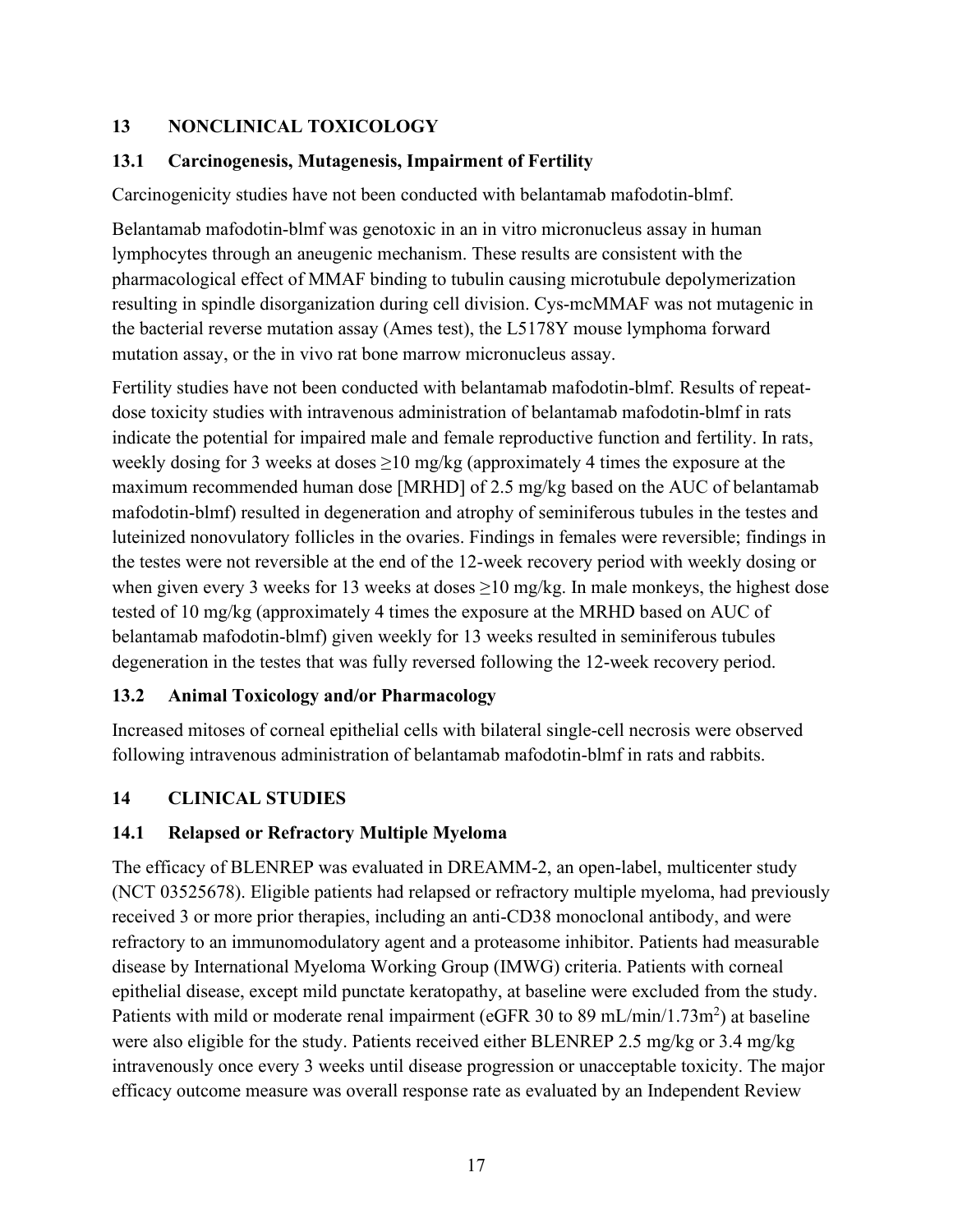Committee (IRC) based on the IMWG Uniform Response Criteria for Multiple Myeloma. Only the results of the recommended dosage of 2.5 mg/kg are described below.

A total of 97 patients received BLENREP at a dose of 2.5 mg/kg administered intravenously once every 3 weeks. The median age was 65 years (range: 39 to 85 years), 53% were male, 74% were White, and 16% were Black. Most patients (77%) were International Staging System (ISS) Stage II or III, 75% had received prior autologous stem cell transplantation (ASCT), and 16% had an Eastern Cooperative Oncology Group (ECOG) performance status of 2. High-risk cytogenetic factors (presence of t[4;14], t[14;16] and 17p13del) were present in 27% of patients. The median number of prior lines of therapy was 7 (range: 3 to 21).

Efficacy results are summarized in Table 6. The median time to first response was 1.4 months (95% CI: 1.0, 1.6). Seventy-three percent of responders had a duration of response  $\geq 6$  months.

|                                                            | <b>BLENREP</b> |
|------------------------------------------------------------|----------------|
|                                                            | $N = 97$       |
| Overall response rate (ORR), $n$ (%)                       | 30(31%)        |
| $(97.5\% \text{ CI})$                                      | $(21\%, 43\%)$ |
| Stringent complete response (sCR), $n$ (%)                 | 2(2%)          |
| Complete response $(CR)$ , n $(\%)$                        | $1(1\%)$       |
| Very good partial response (VGPR), $n$ $%$ )               | 15(15%)        |
| Partial response (PR), $n$ (%)                             | 12(12%)        |
| Median duration of response in months <sup>a</sup> (range) | NR [NR to NR]  |

#### **Table 6. Efficacy in DREAMM-2**

 $a$  NR = Not reached.

## <span id="page-17-0"></span>**15 REFERENCES**

<span id="page-17-1"></span>1. "OSHA Hazardous Drugs." *OSHA*. http://www.osha.gov/SLTC/hazardousdrugs/index.html.

# **16 HOW SUPPLIED/STORAGE AND HANDLING**

BLENREP (belantamab mafodotin-blmf) for injection is a sterile, preservative-free, white to yellow lyophilized powder for reconstitution and further dilution prior to intravenous use.

BLENREP is supplied in a carton containing one 100-mg single-dose vial with a rubber stopper (not made with natural rubber latex) and aluminum overseal with removable cap (NDC 0173- 0896-01).

Store vials refrigerated at 36ºF to 46ºF (2ºC to 8ºC).

<span id="page-17-2"></span>BLENREP is a hazardous drug. Follow applicable special handling and disposal procedures.<sup>1</sup>

# **17 PATIENT COUNSELING INFORMATION**

Advise the patient to read the FDA-approved patient labeling (Medication Guide).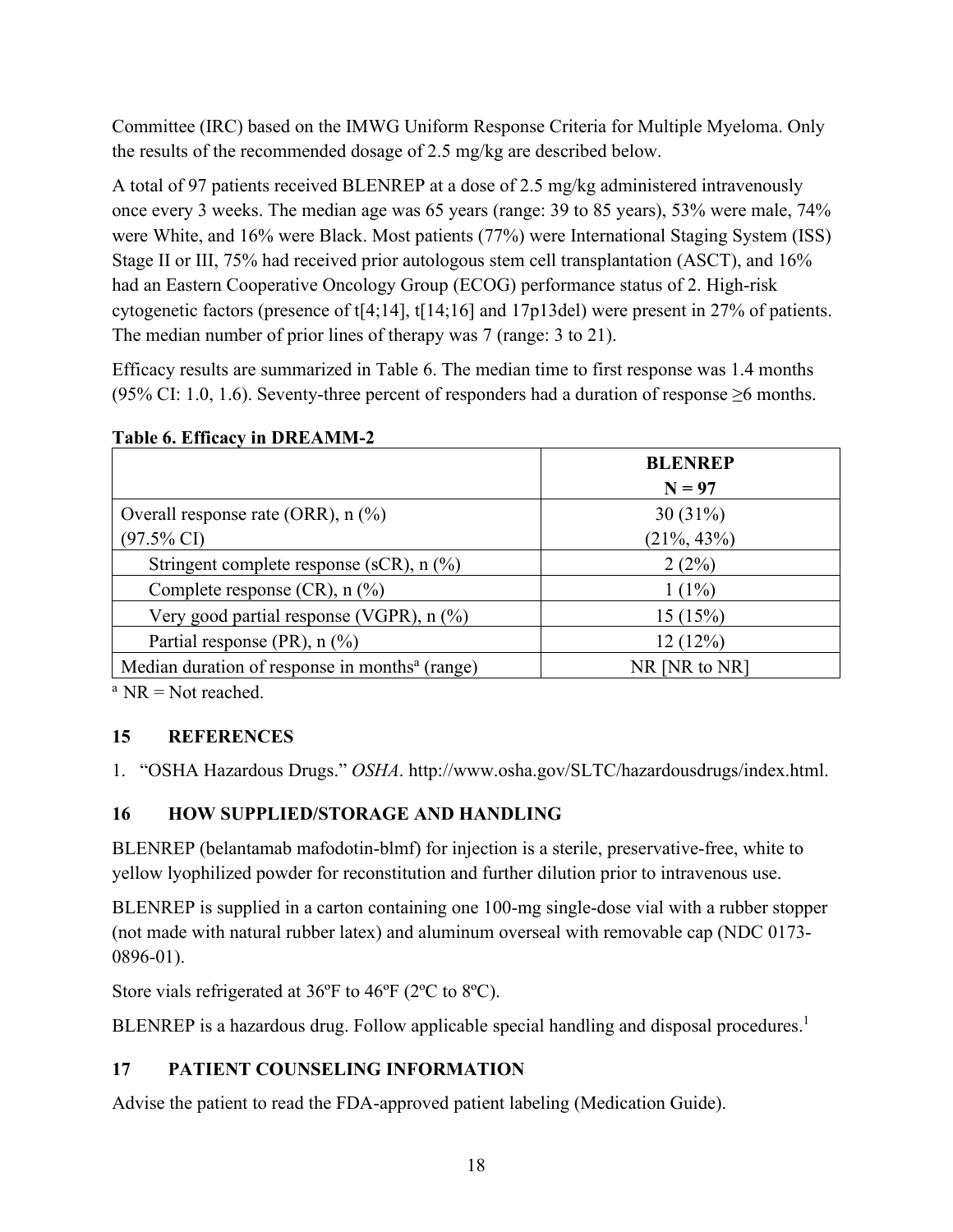# **Ocular Toxicity**

- Advise patients that ocular toxicity may occur during treatment with BLENREP *[see Warnings and Precautions (5.1)]*.
- Advise patients to administer preservative-free lubricant eye drops as recommended during treatment and to avoid wearing contact lenses during treatment unless directed by a healthcare professional *[see Dosage and Administration (2.3), Warnings and Precautions (5.1)]*.
- Advise patients to use caution when driving or operating machinery as BLENREP may adversely affect their vision *[see Warnings and Precautions (5.1)]*.

# BLENREP REMS

BLENREP is available only through a restricted program called BLENREP REMS *[see Warnings and Precautions (5.2)]*. Inform the patient of the following notable requirements:

- Patients must complete the enrollment form with their provider.
- Patients must comply with ongoing monitoring for eye exams *[see Warnings and Precautions (5.1)]*.

## Thrombocytopenia

• Advise patients to inform their healthcare provider if they develop signs or symptoms of bleeding *[see Warnings and Precautions (5.3)]*.

## Infusion-Related Reactions

• Advise patients to immediately report any signs and symptoms of infusion-related reactions to their healthcare provider *[see Warnings and Precautions (5.4)]*.

## Embryo-Fetal Toxicity

- Advise pregnant women of the potential risk to a fetus. Advise females of reproductive potential to inform their healthcare provider of a known or suspected pregnancy *[see Warnings and Precautions (5.5), Use in Specific Populations (8.1, 8.3)]*.
- Advise women of reproductive potential to use highly effective contraception during treatment and for 4 months after the last dose *[see Warnings and Precautions (5.5), Use in Specific Populations (8.3)]*.
- Advise males with female partners of reproductive potential to use effective contraception during treatment with BLENREP and for 6 months after the last dose *[see Use in Specific Populations (8.3), Nonclinical Toxicology (13.1)]*.

## Lactation

• Advise women not to breastfeed during treatment with BLENREP and for 3 months after the last dose *[see Use in Specific Populations (8.2)]*.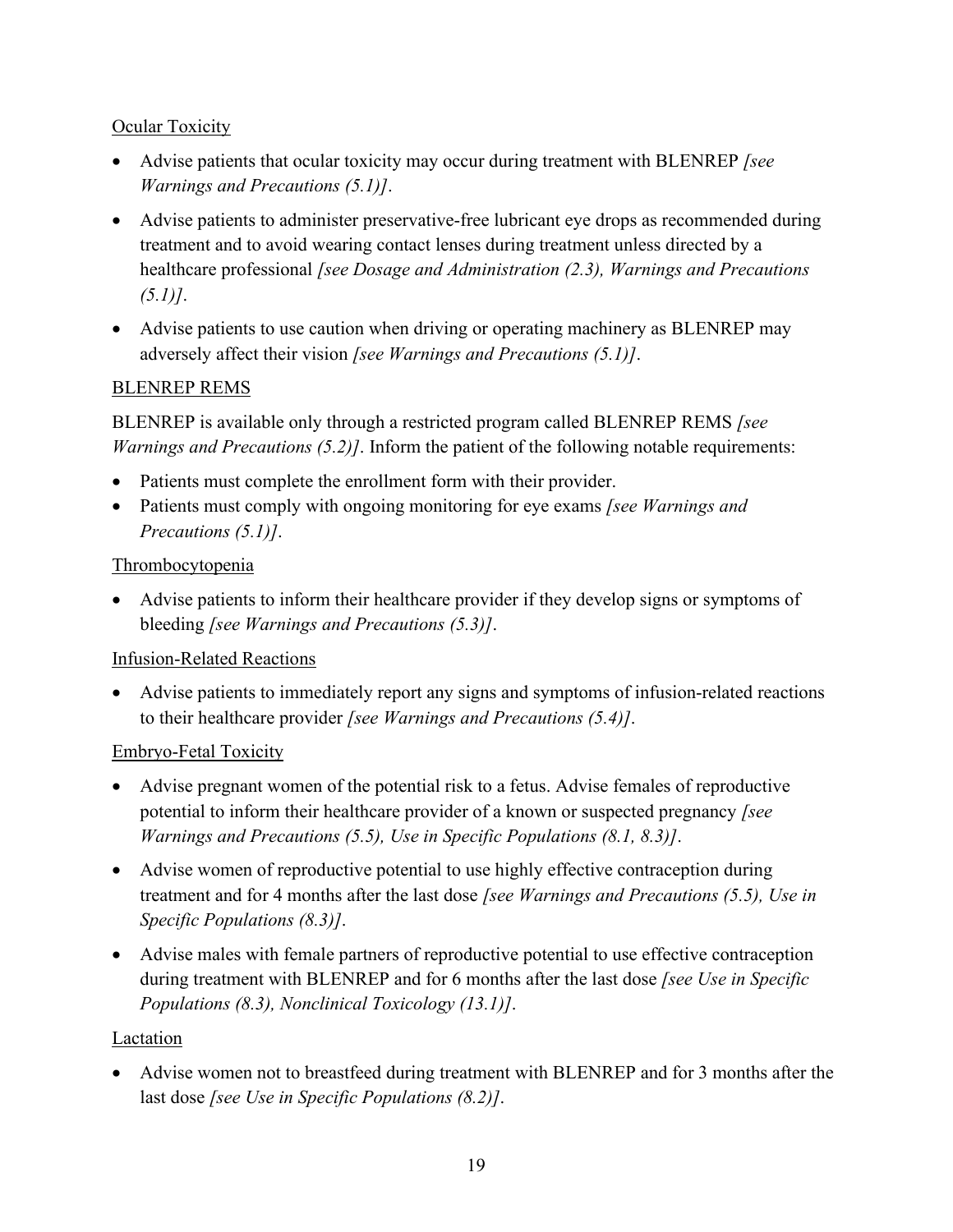# **Infertility**

• Advise males and females of reproductive potential that BLENREP may impair fertility *[see Use in Specific Populations (8.3)]*.

## **Pneumonitis**

• Advise patients to immediately report any new or worsening unexplained pulmonary signs or symptoms to their healthcare provider *[see Adverse Reactions (6.1)]*.

Trademarks are owned by or licensed to the GSK group of companies.

Manufactured by:

GlaxoSmithKline Intellectual Property Development Ltd. England Brentford, Middlesex, UK TW8 9GS U.S. License No. 2148

including by use of Potelligent technology licensed from BioWa, Inc.

For:



GlaxoSmithKline Research Triangle Park, NC 27709 ©2022 GSK group of companies or its licensor. BRP:2PI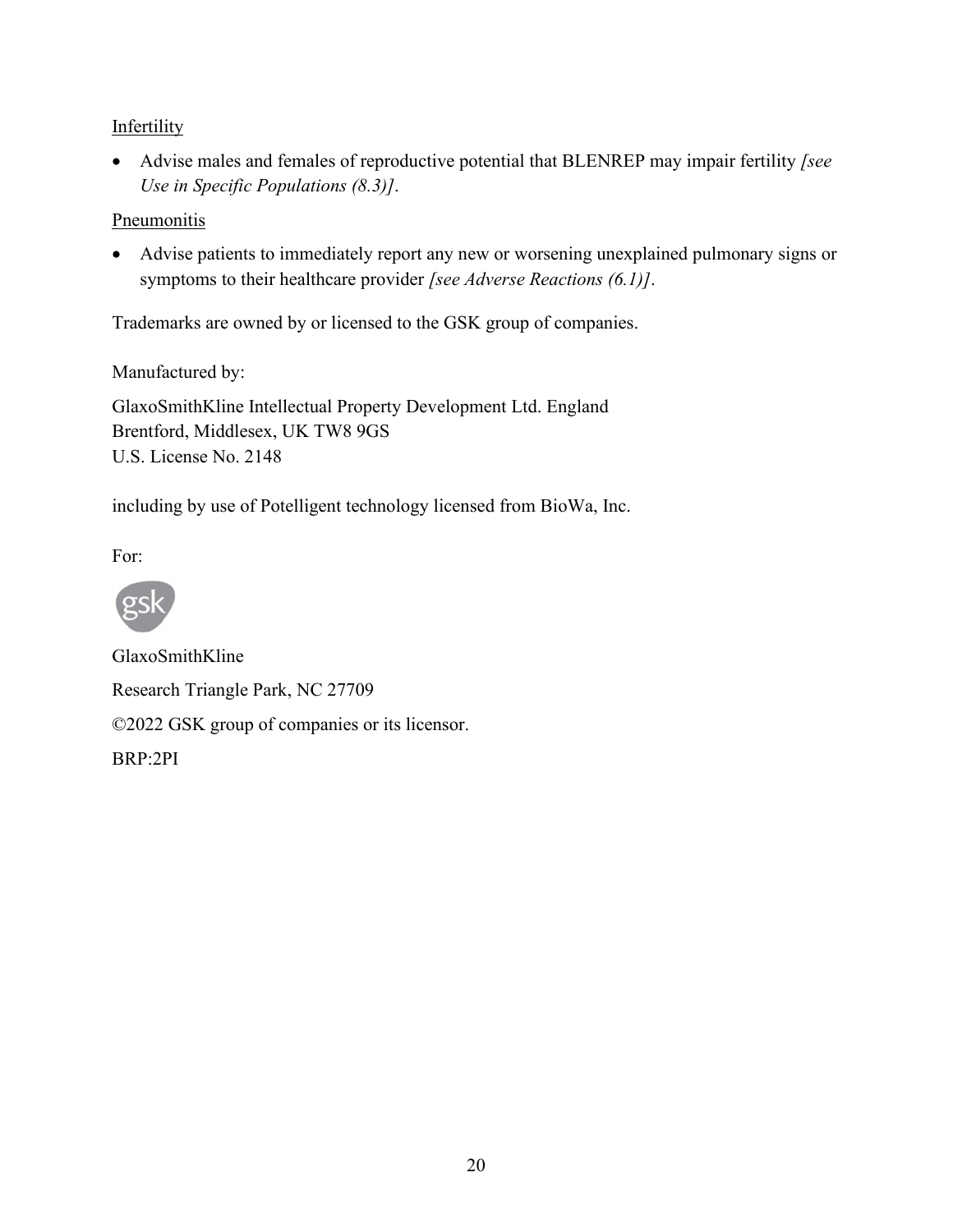## **MEDICATION GUIDE BLENREP (BLEN-REP)**

#### **(belantamab mafodotin-blmf)**

#### **for injection, for intravenous use**

**What is the most important information I should know about BLENREP?**

Before you receive BLENREP, you must read and agree to all of the instructions in the BLENREP Risk Evaluation and Mitigation Strategy (REMS). Before prescribing BLENREP, your healthcare provider will explain the BLENREP REMS to you and have you sign the Patient Enrollment Form.

BLENREP can cause serious side effects, including:

**Eye problems.** Eye problems are common with BLENREP. BLENREP can cause changes to the surface of your eye that can lead to dry eyes, blurred vision, worsening vision, severe vision loss, and corneal ulcer. Tell your healthcare provider if you have any vision changes or eye problems during treatment with BLENREP.

- Your healthcare provider will send you to an eye specialist to check your eyes before you start treatment with BLENREP, prior to each dose of BLENREP, and for worsening symptoms of eye problems.
- Even if your vision seems fine, it is important that you get your eyes checked during treatment with BLENREP because some changes can happen without symptoms and may only be seen on an eye exam.
- You should use preservative-free lubricant eye drops at least 4 times per day during treatment with BLENREP as instructed by your healthcare provider.
- You should use caution when driving or operating machinery as BLENREP may affect your vision.
- Avoid wearing contact lenses during treatment with BLENREP unless directed by your eye specialist.

**See "What are the possible side effects of BLENREP?" for more information about serious side effects.**

#### **What is BLENREP?**

BLENREP is a prescription medicine used to treat adults with multiple myeloma who:

- have received at least 4 prior medicines to treat multiple myeloma, **and**
- their cancer has come back or did not respond to prior treatment.

It is not known if BLENREP is safe and effective in children.

**Before receiving BLENREP, tell your healthcare provider about all of your medical conditions, including if you:**

- have a history of vision or eye problems.
- have bleeding problems or a history of bleeding problems.
- are pregnant or plan to become pregnant. BLENREP can harm your unborn baby.

#### **Females who are able to become pregnant:**

 $\circ$  Your healthcare provider may do a pregnancy test before you start treatment with BLENREP.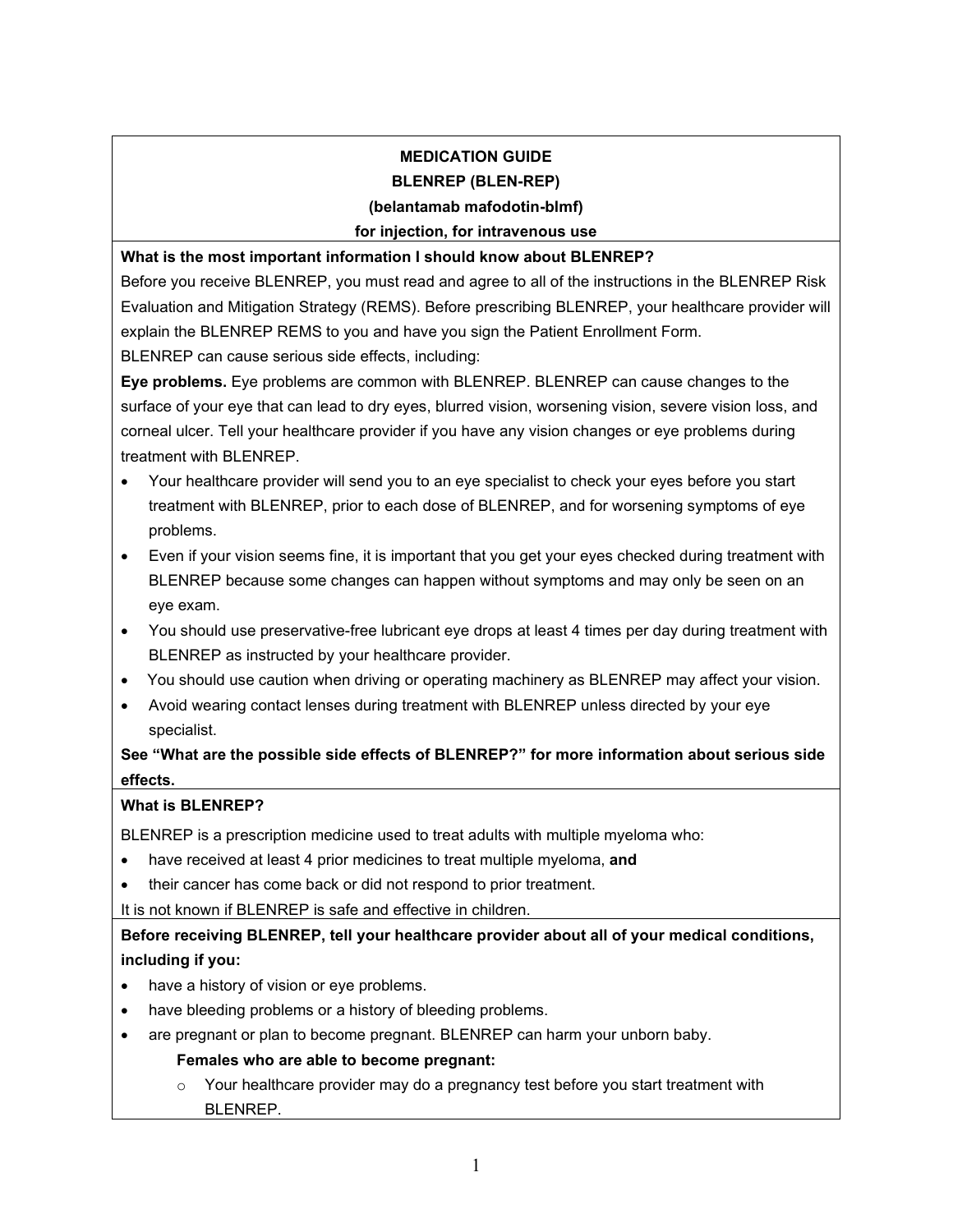- $\circ$  You should use effective birth control during treatment with BLENREP and for 4 months after the last dose. Talk to your healthcare provider about birth control methods you can use during this time.
- $\circ$  Tell your healthcare provider if you become pregnant or think you may be pregnant during treatment with BLENREP.

**Males with female partners who are able to become pregnant** should use effective birth control during treatment with BLENREP and for 6 months after the last dose.

- are breastfeeding or plan to breastfeed. It is not known if BLENREP passes into your breast milk. Do not breastfeed during treatment with BLENREP and for 3 months after the last dose.
- BLENREP may affect fertility in males and females. Talk to your healthcare provider if this is a concern for you.

**Tell your healthcare provider about all the medicines you take,** including prescription and over-thecounter medicines, vitamins, and herbal supplements.

#### **How will I receive BLENREP?**

- BLENREP will be given to you by your healthcare provider by intravenous infusion into your vein over approximately 30 minutes.
- BLENREP is usually given every 3 weeks.
- Your healthcare provider will decide how many treatments you need.
- Your healthcare provider may decrease your dose, temporarily stop or completely stop treatment with BLENREP if you have serious side effects.
- If you miss any appointments, call your healthcare provider as soon as possible to reschedule your appointment.

#### **What are the possible side effects of BLENREP?**

#### **BLENREP can cause serious side effects, including:**

- **See Eye Problems in** "**What is the most important information I should know about BLENREP?"**
- **Decrease in platelets (thrombocytopenia)** is common with BLENREP and can also be serious. Platelets are a type of blood cell that help your blood to clot. Your healthcare provider will check your blood cell counts before you start treatment with BLENREP and during treatment. Tell your healthcare provider if you have bleeding or bruising during treatment with BLENREP.
- **Infusion-related reactions** are common with BLENREP and can also be serious. Tell your healthcare provider or nurse right away if you get any of the following signs or symptoms of an infusion-related reaction while receiving BLENREP:

| $\circ$ chills or shaking                        | $\circ$ dizziness                               |
|--------------------------------------------------|-------------------------------------------------|
| o redness of your face (flushing)                | o feel like passing out                         |
| o itching or rash                                | $\circ$ tiredness                               |
| o shortness of breath, cough, or wheezing        | റfever                                          |
| ○ swelling of your lips, tongue, throat, or face | o feel like your heart is racing (palpitations) |